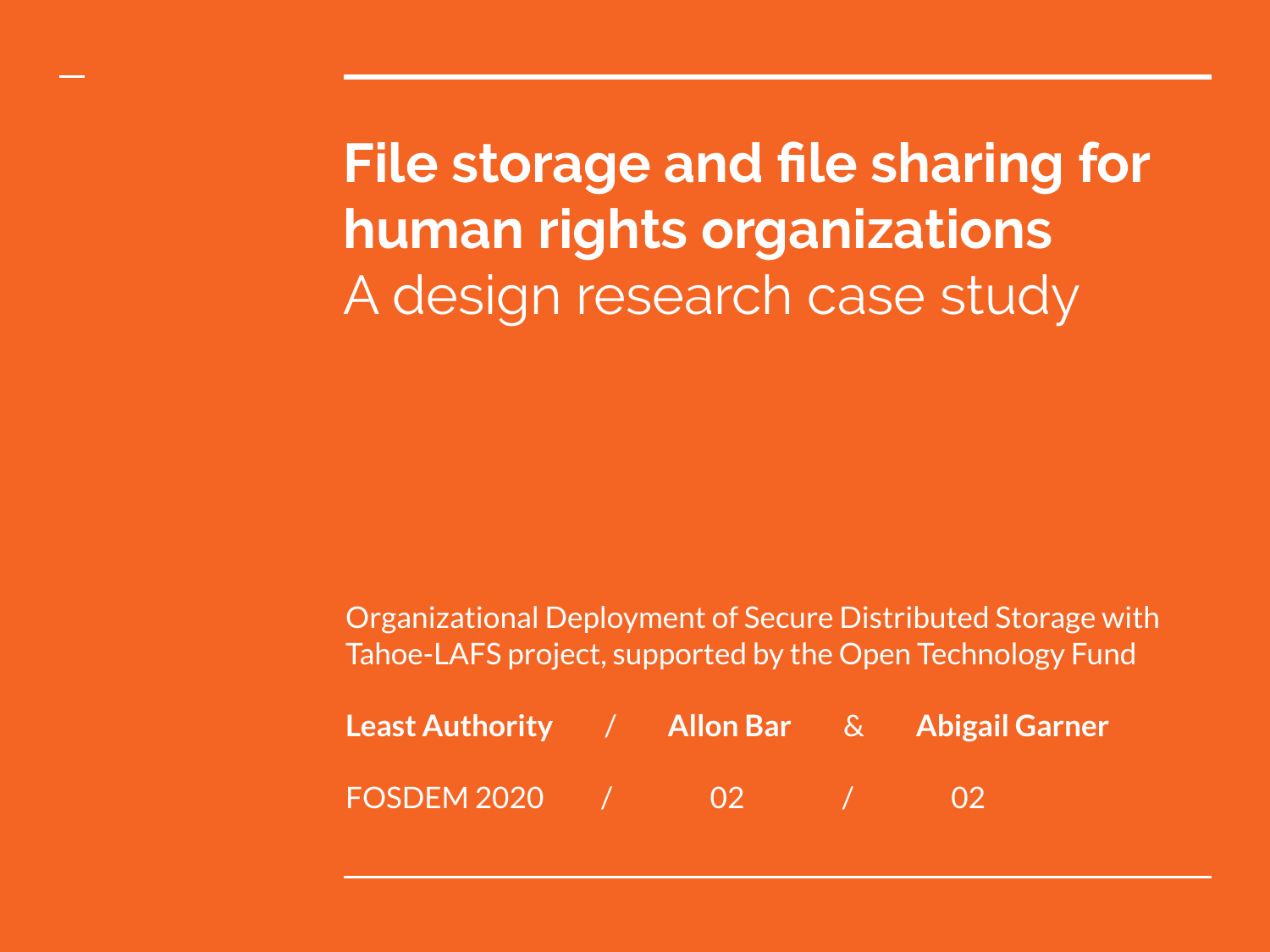## **About this project**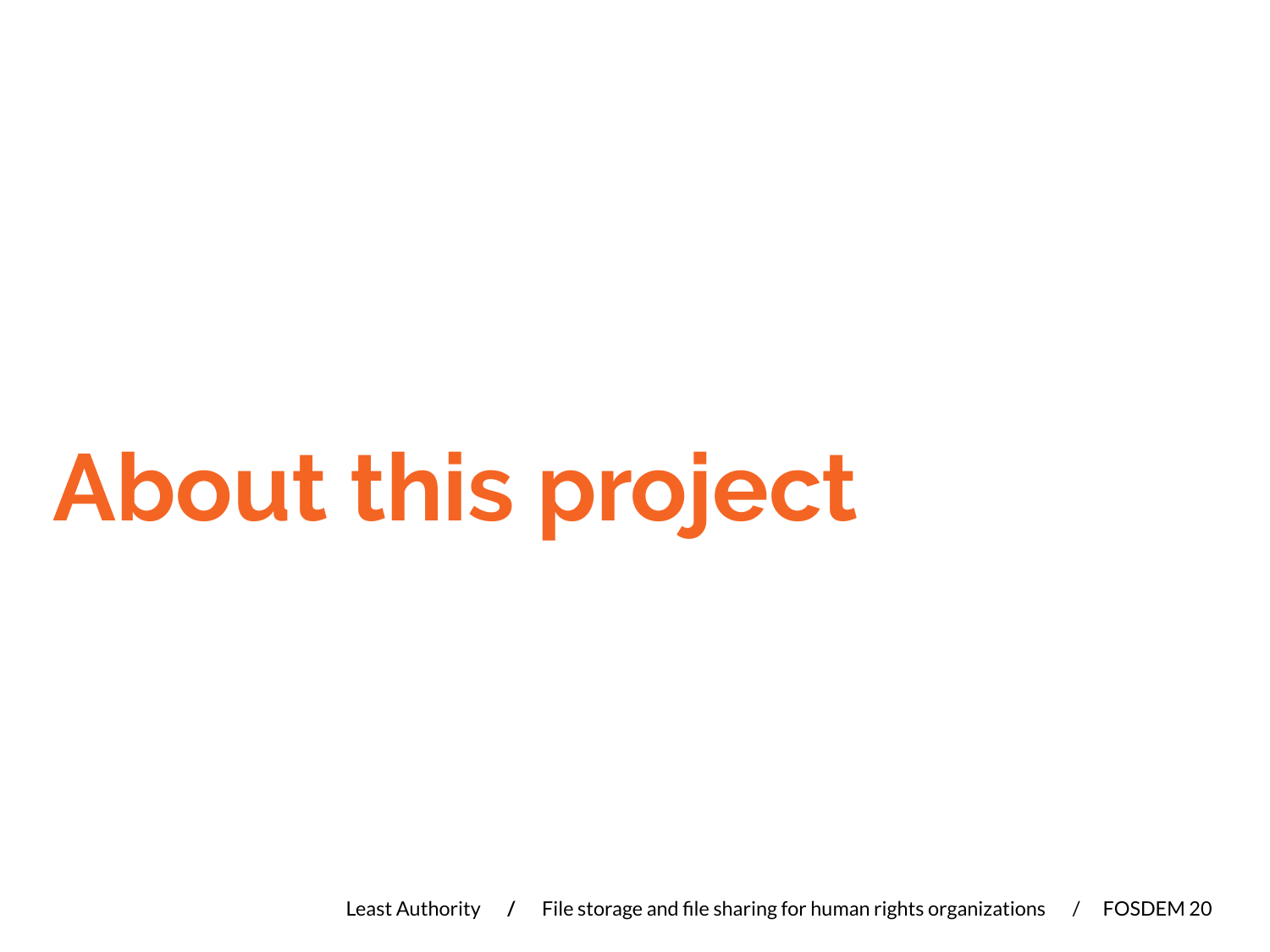### **About this project:**

- Making secure file sharing and storage easier to use for human rights organizations
- Using [Tahoe-LAFS](https://github.com/tahoe-lafs/tahoe-lafs), a decentralized, secure file system
- 4 partner organizations:
	- Sursiendo Mexico
	- Paradigm Initiative Nigeria
	- The BachChao Project India
	- ADC Argentina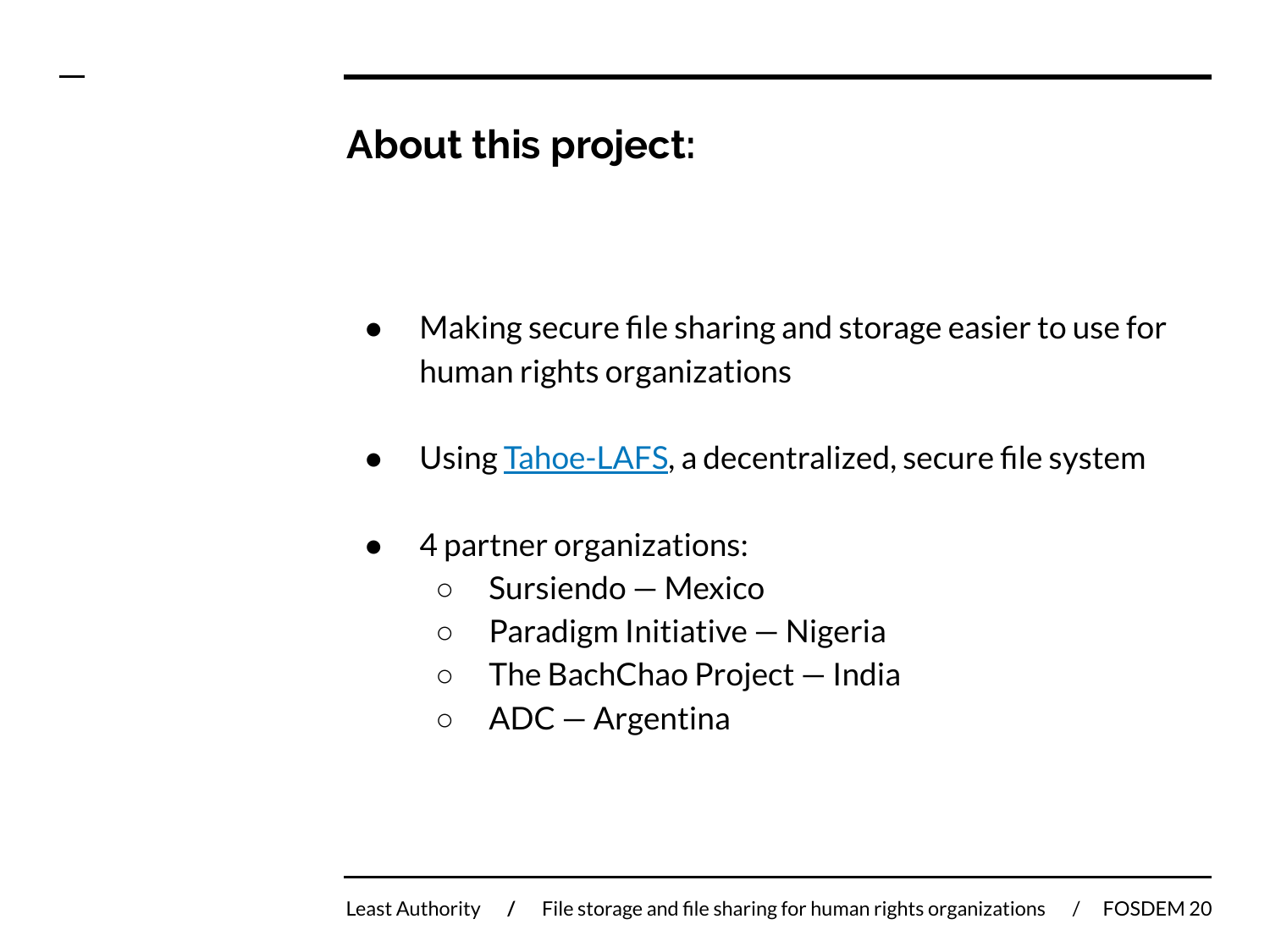## **Why human rights organizations?**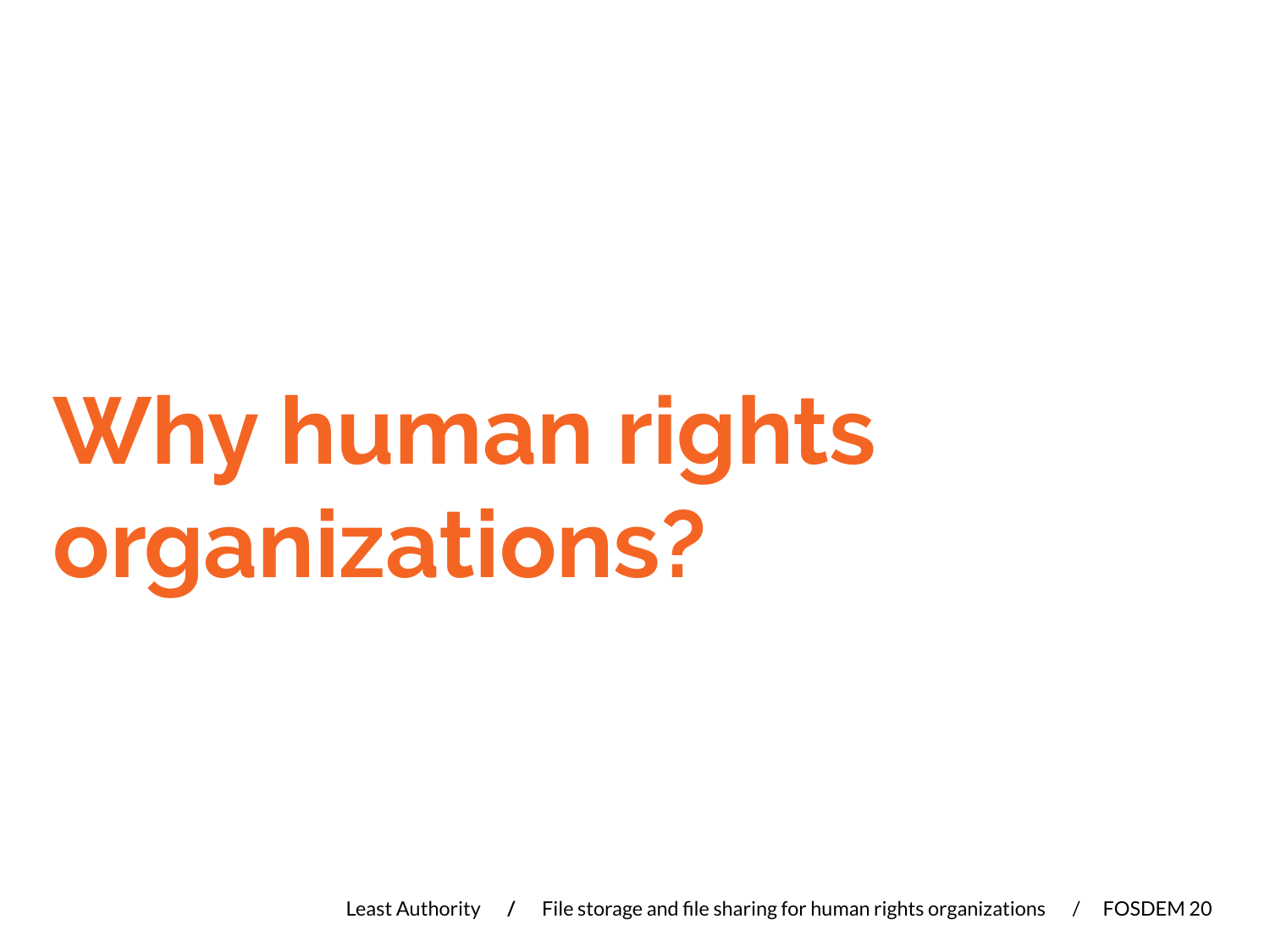### **Why focus on human rights organizations?**

- Collecting and storing very sensitive data
- High risk / high impact when files are compromised
- Limited resources and time to learn new tools
- Aligned with Least Authority's mission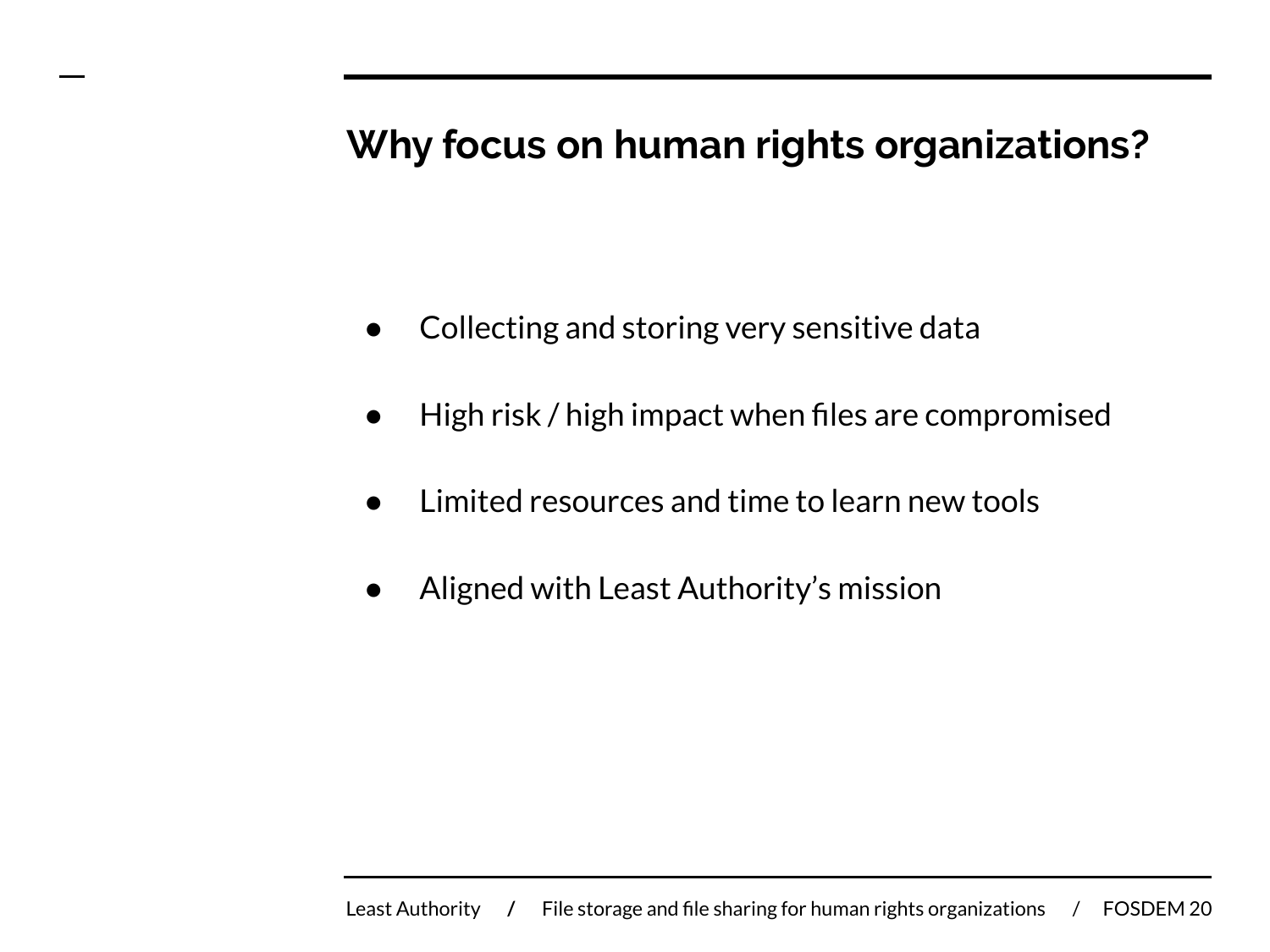## **What did we want to learn?**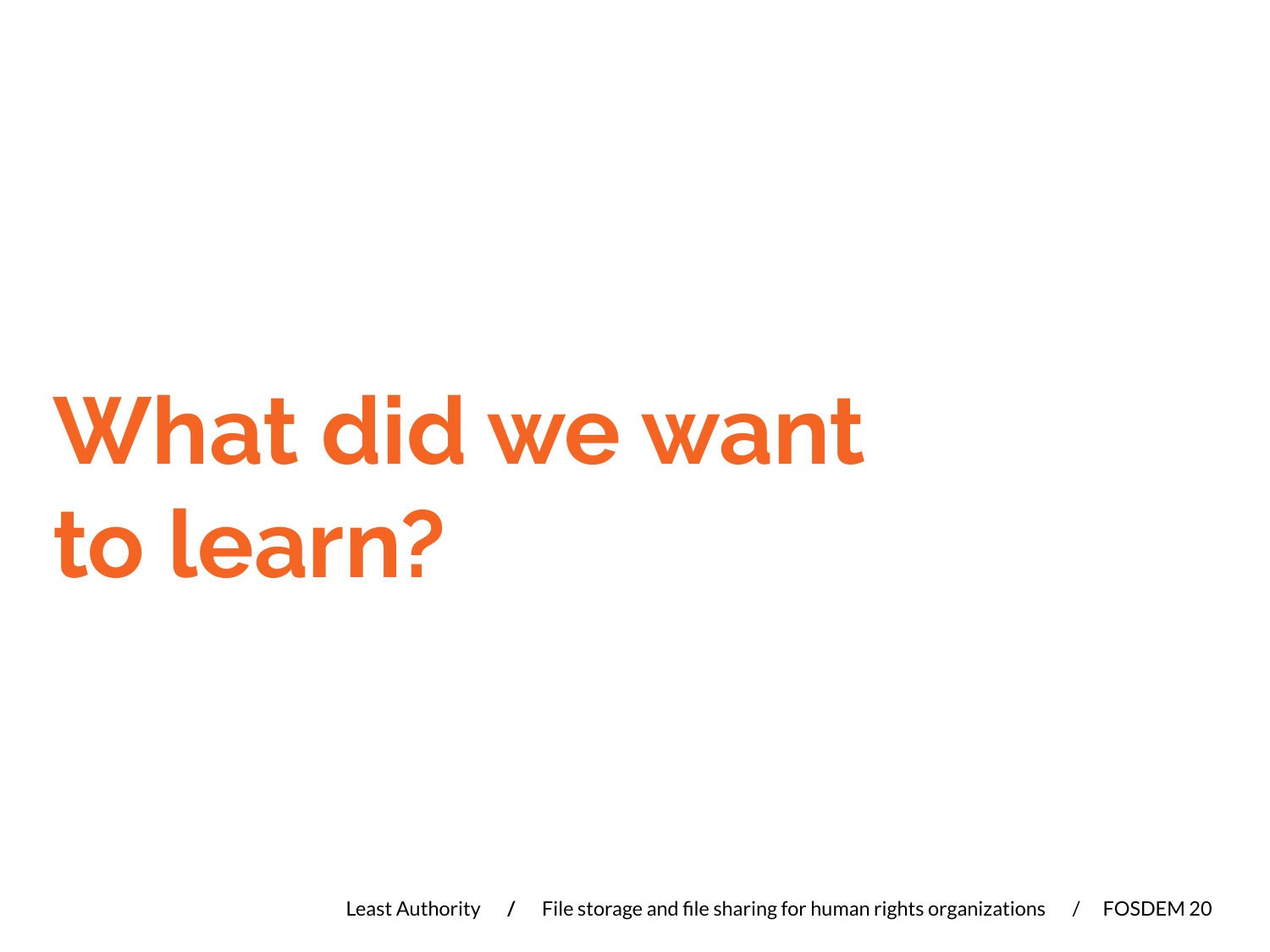### **Phase 1** Feb. - Oct. 2019

### **Study goal**

*Describing file storage and sharing needs of human rights organizations*

### **Methodology**

- *-* Selecting human rights organizations
- *-* Survey on file storage / sharing
- *-* Follow-up foundational interviews (1 in-person, 3 remote)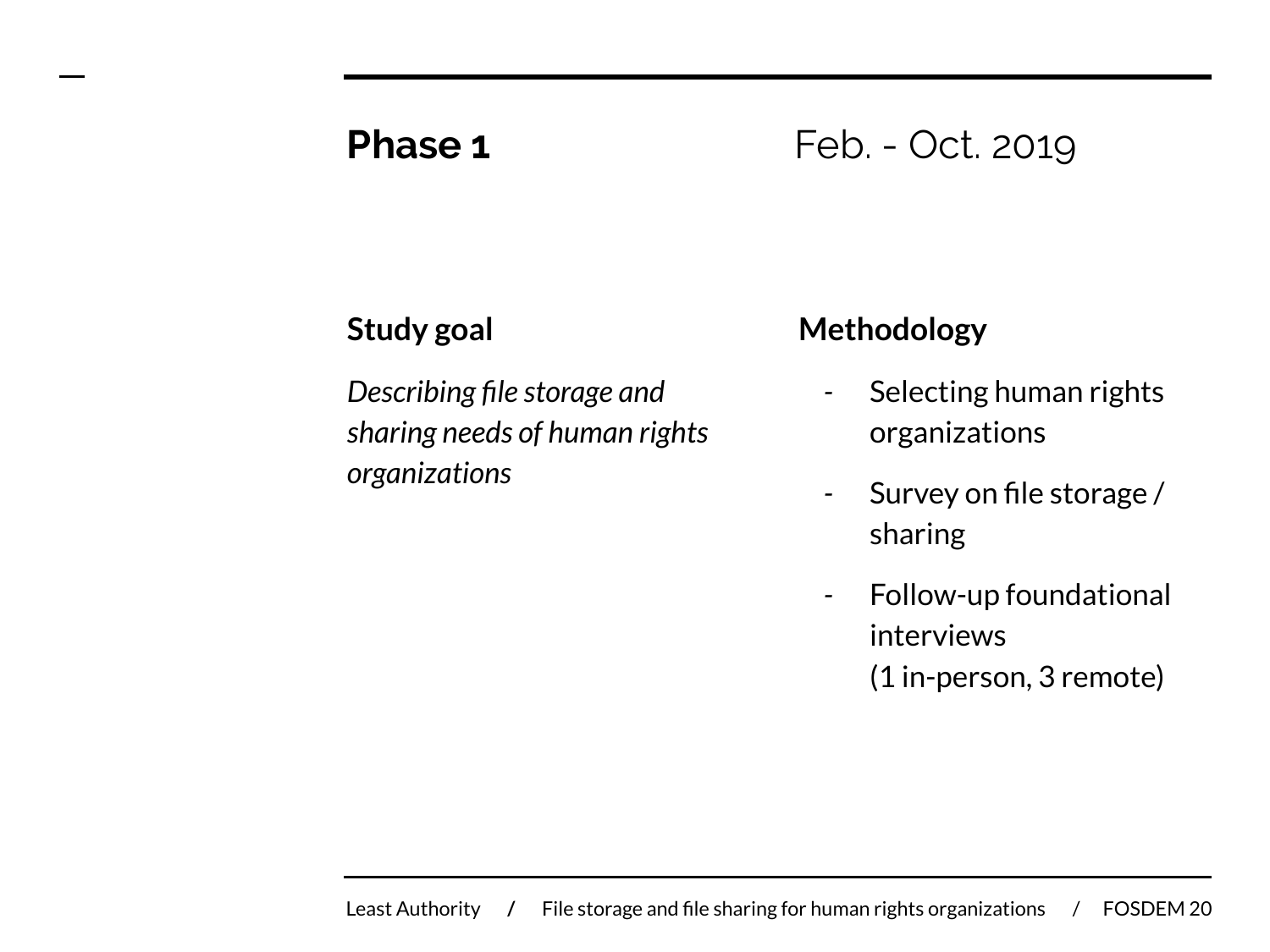### **Phase 2** Nov. 2019 - Aug. 2020

### **Study goals**

*Describing file storage, sharing and collaboration use cases for human rights organizations*

*Describing sharing experiences of people working for human rights organizations using Gridsync*

#### **Methodology**

- *-* Foundational interviews focused on file sharing/collaboration (3 in-person, 2 remote).
- *-* Moderated usability test (2 in-person, 2 remote), using [Gridsync](https://github.com/gridsync/gridsync) (a GUI for Tahoe-LAFS) on their own computers.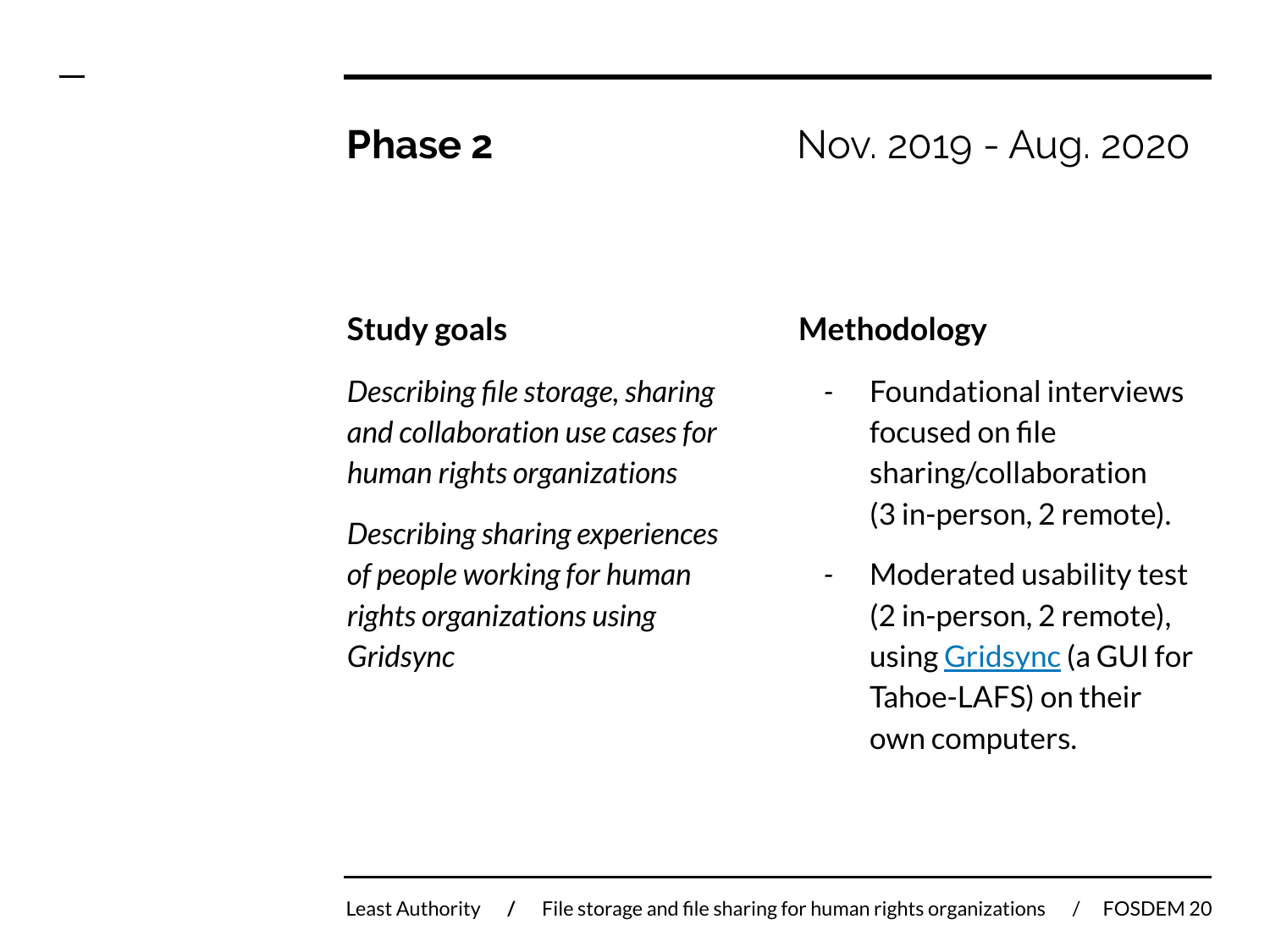## **What did we learn?**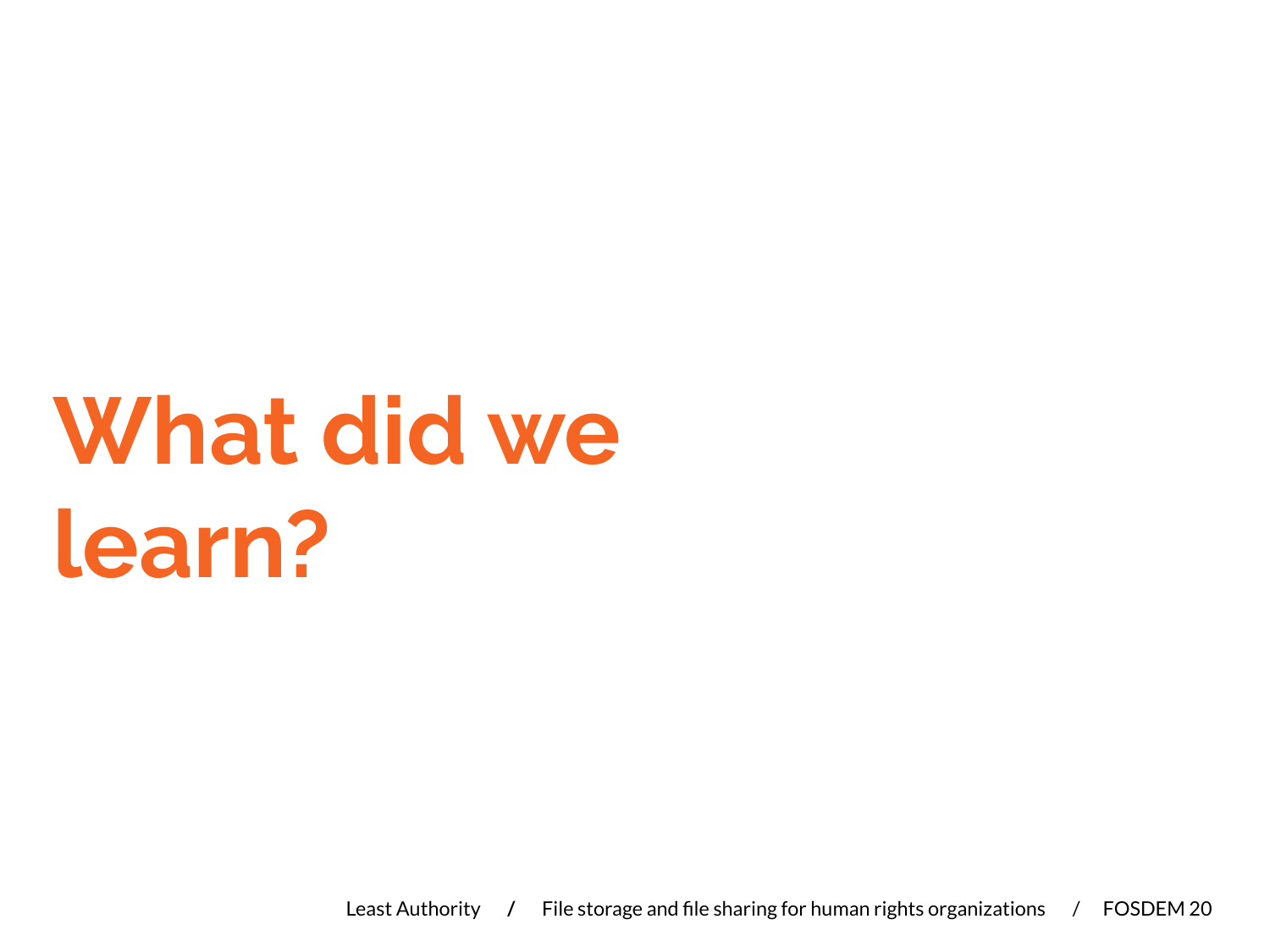**Phase 1 Needs finding**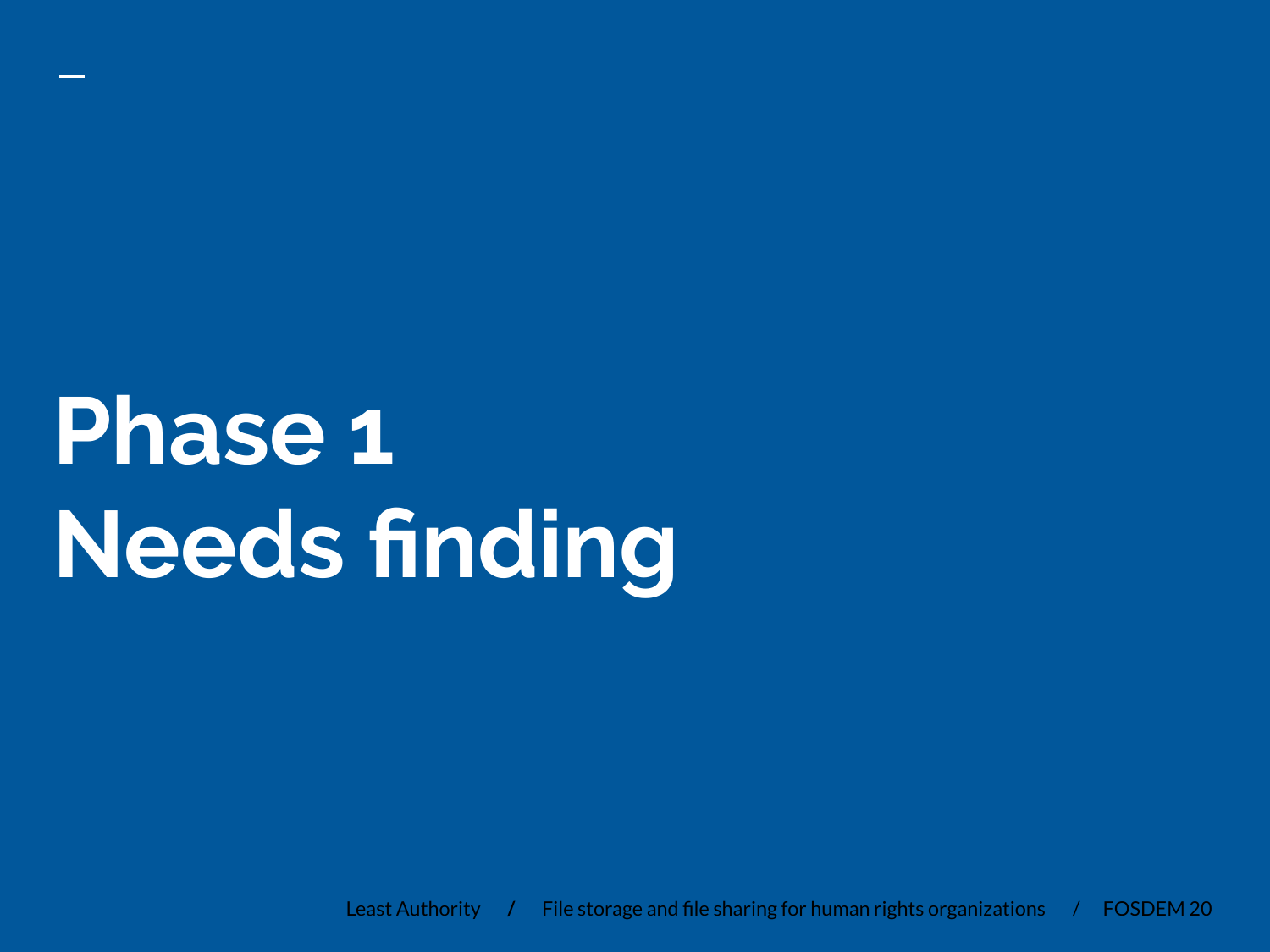**Organizations have different file storage and sharing needs**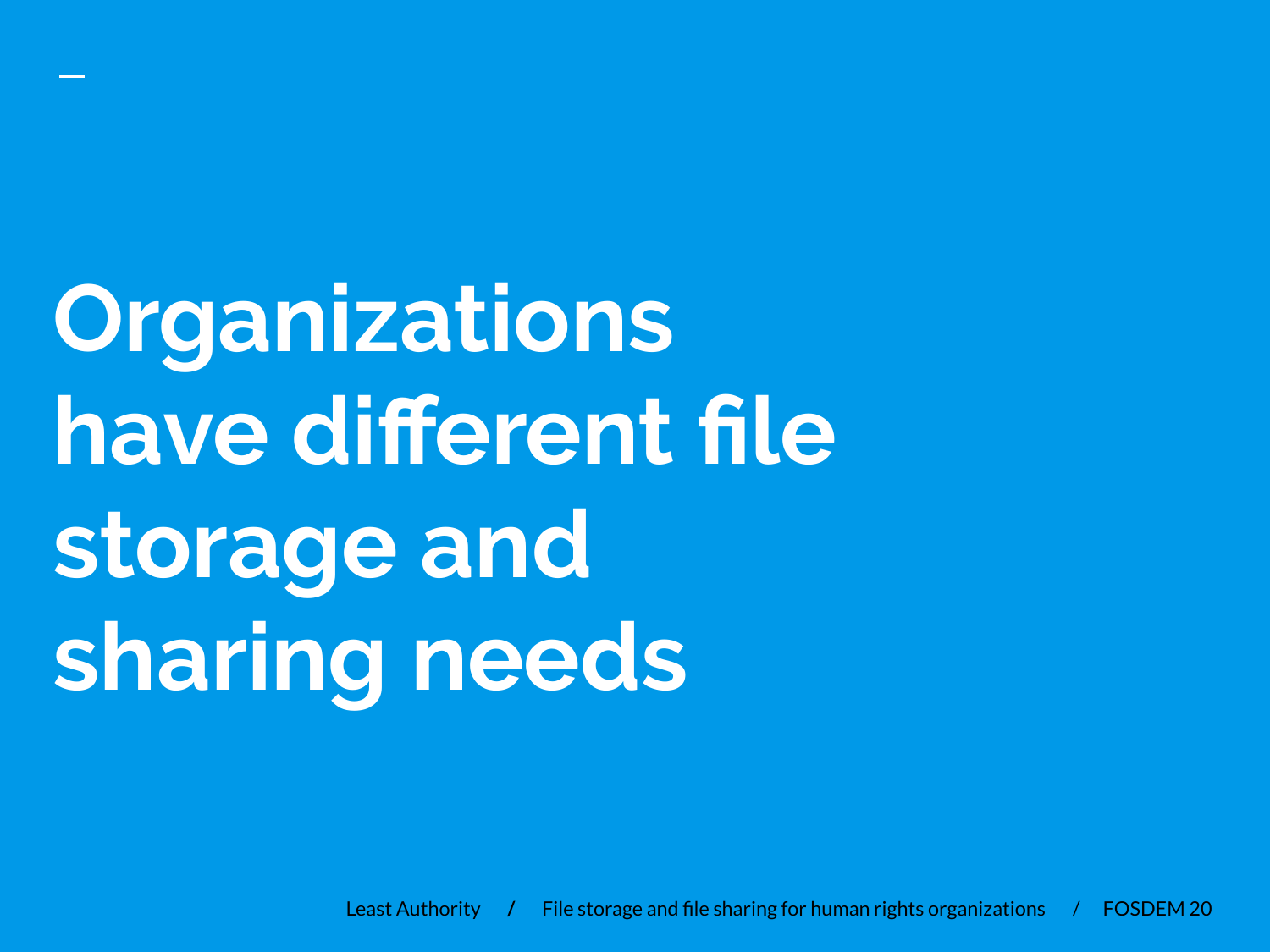## **Choosing tools**

- Security threats inform security practices
- File size
- Collaboration needs
- Ease of use
- Privacy features/reputation
- Cost
- Partner choice...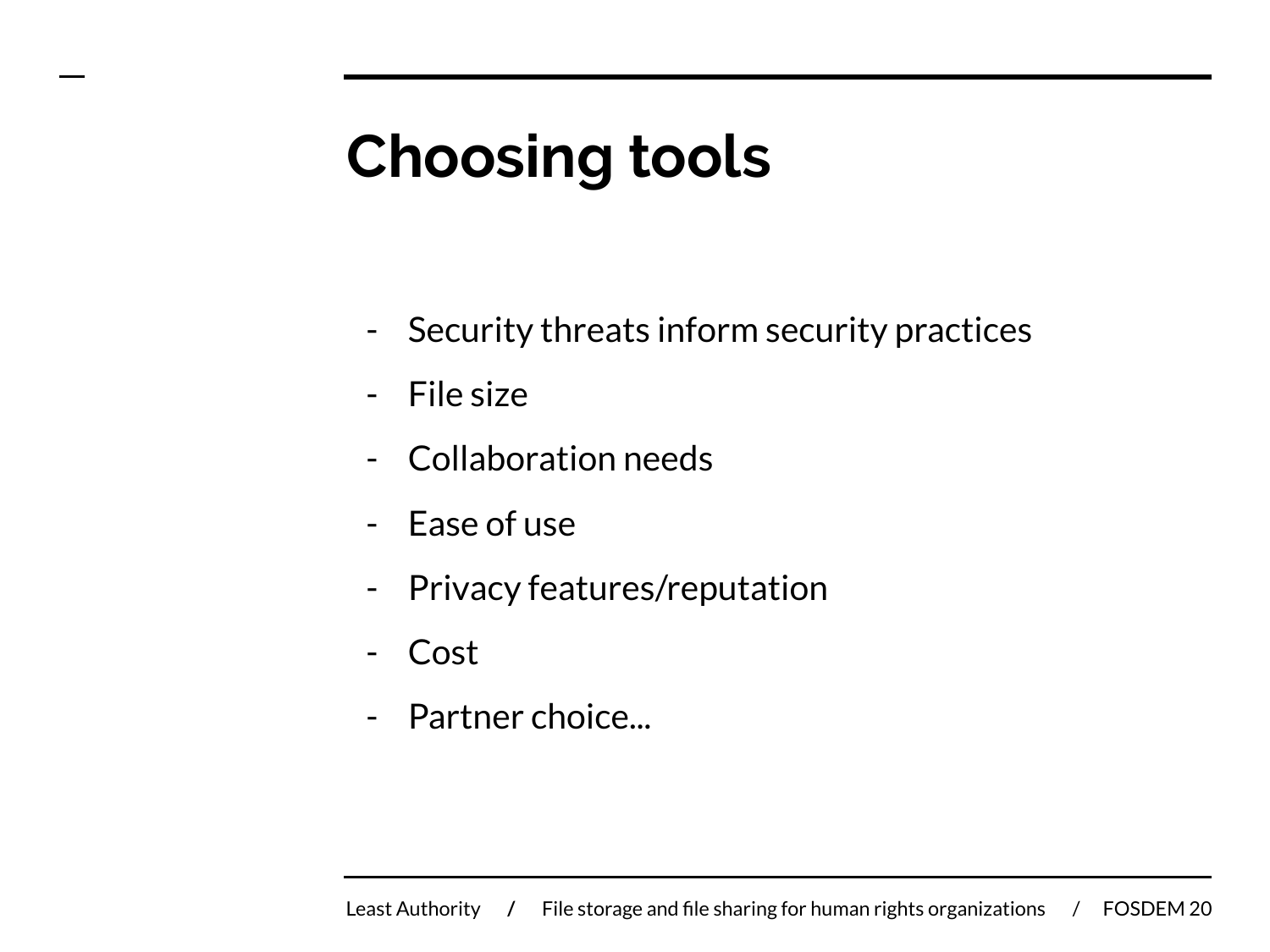**Partners of human rights organizations influence tool choice**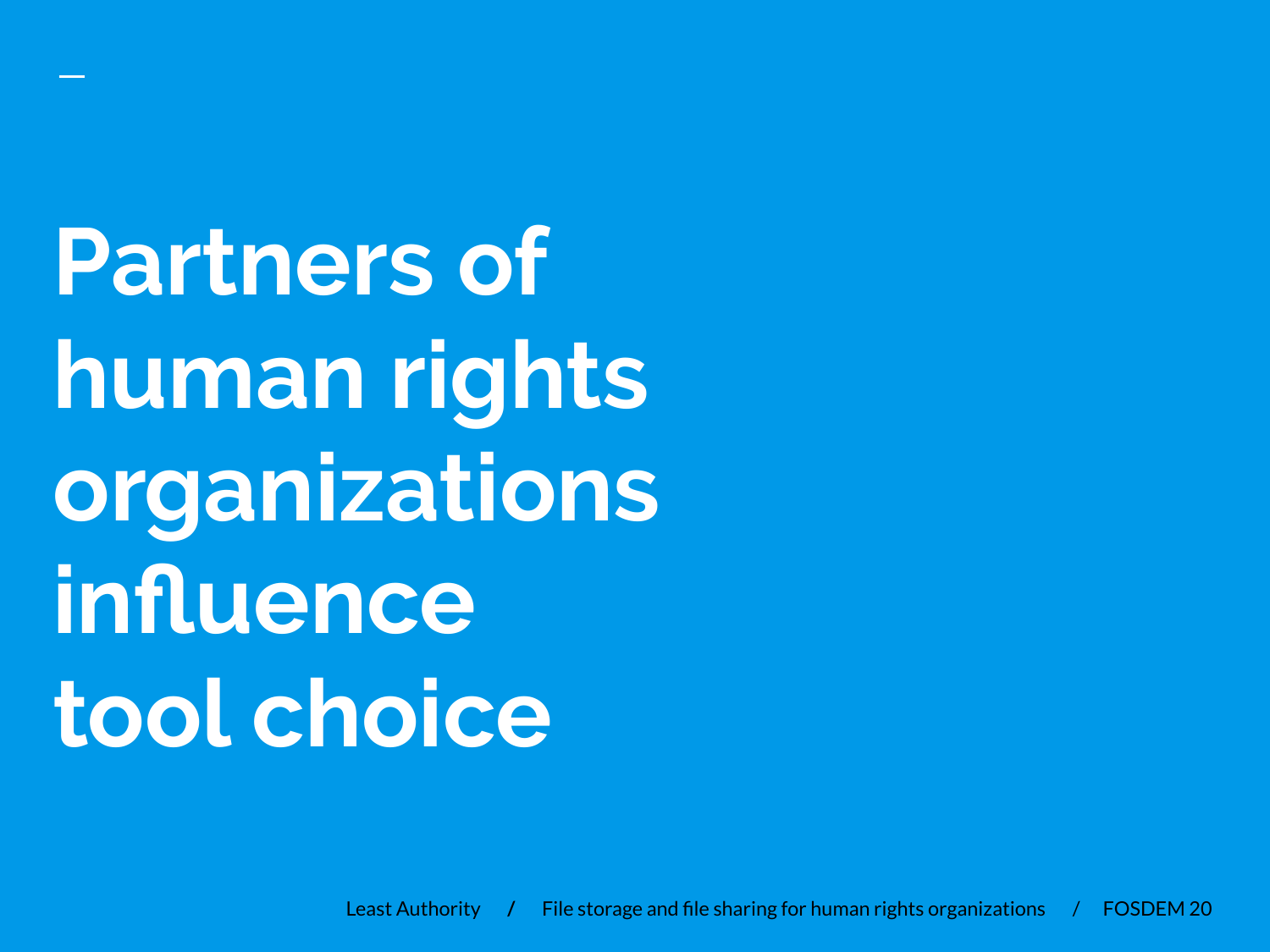## **Collaboration is an important use case**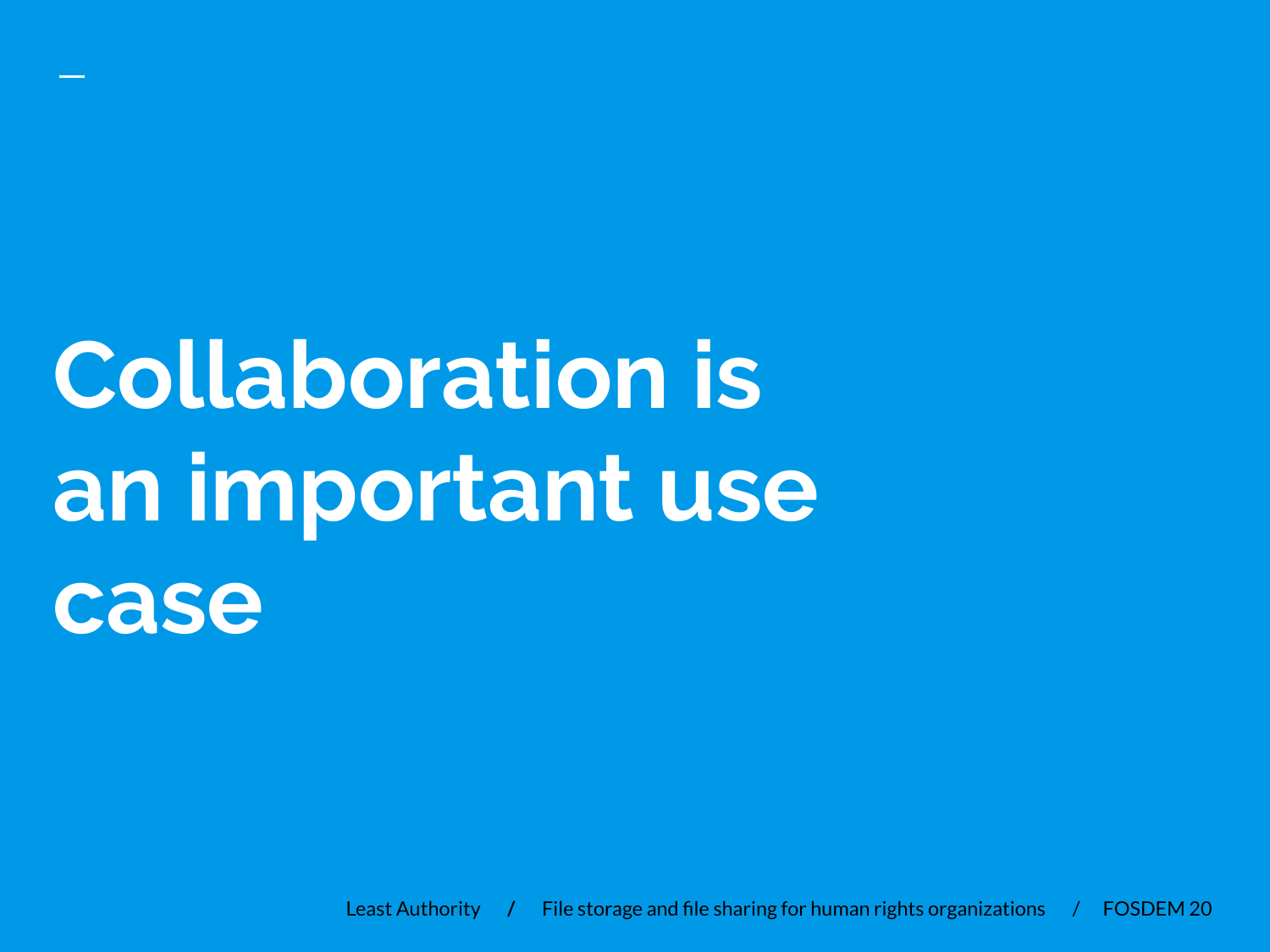### **Recommendations (incl.)**

- Focus on collaboration/sharing use cases:
	- Version control
	- improved sharing workflow
- Ease of use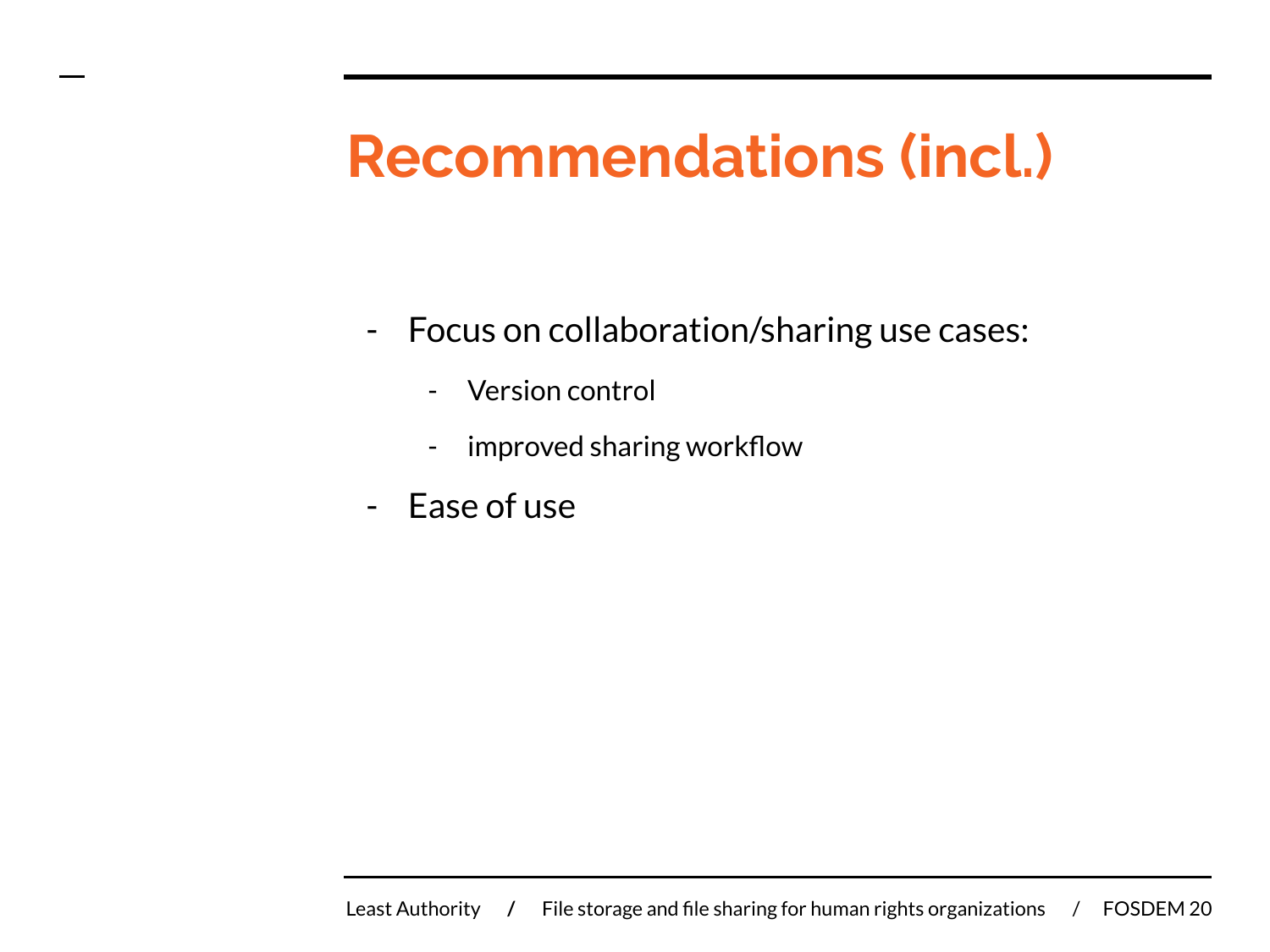**Phase 2: Sharing/ collaboration needs + usability**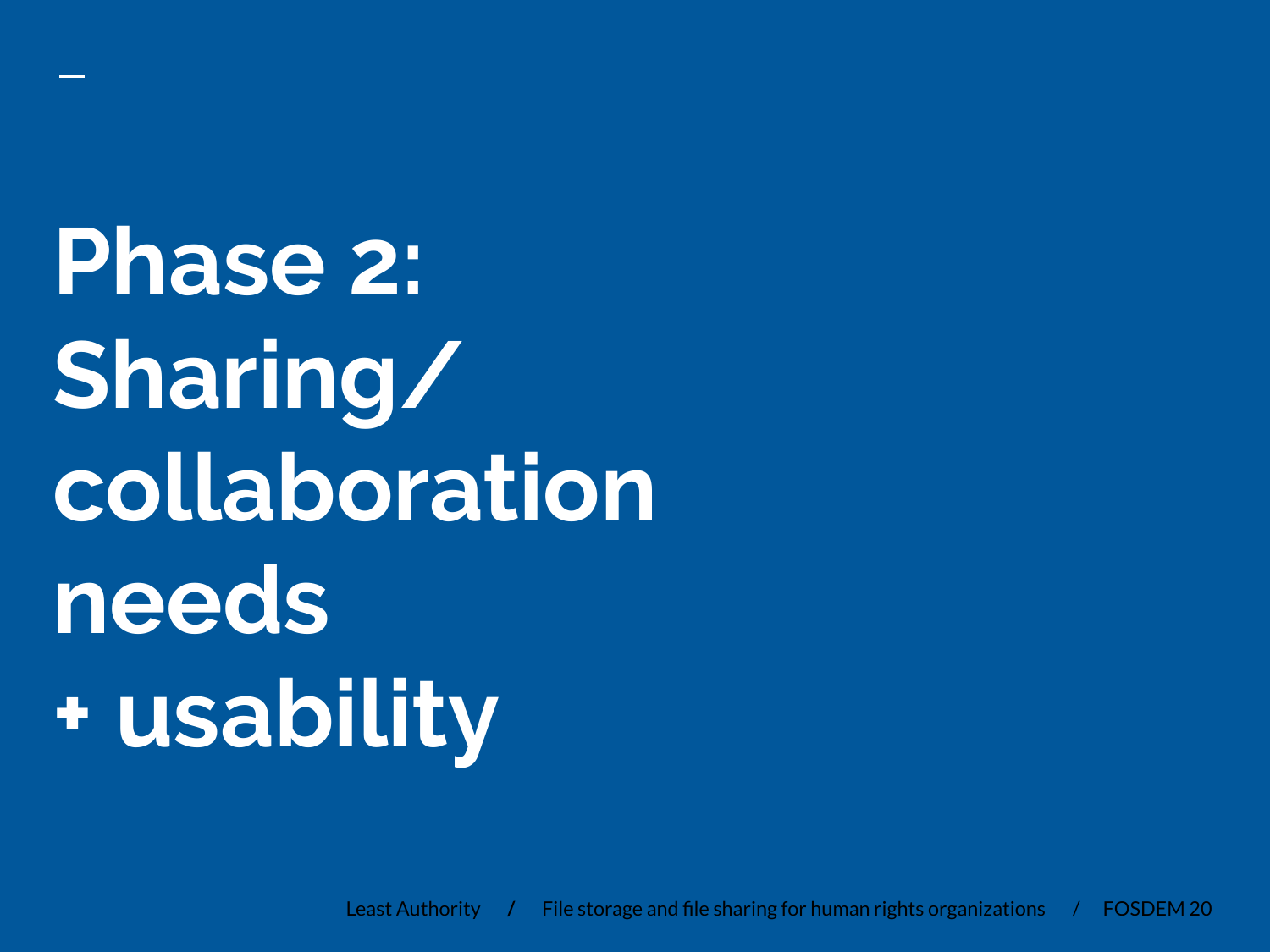# **Version control important when collaborating**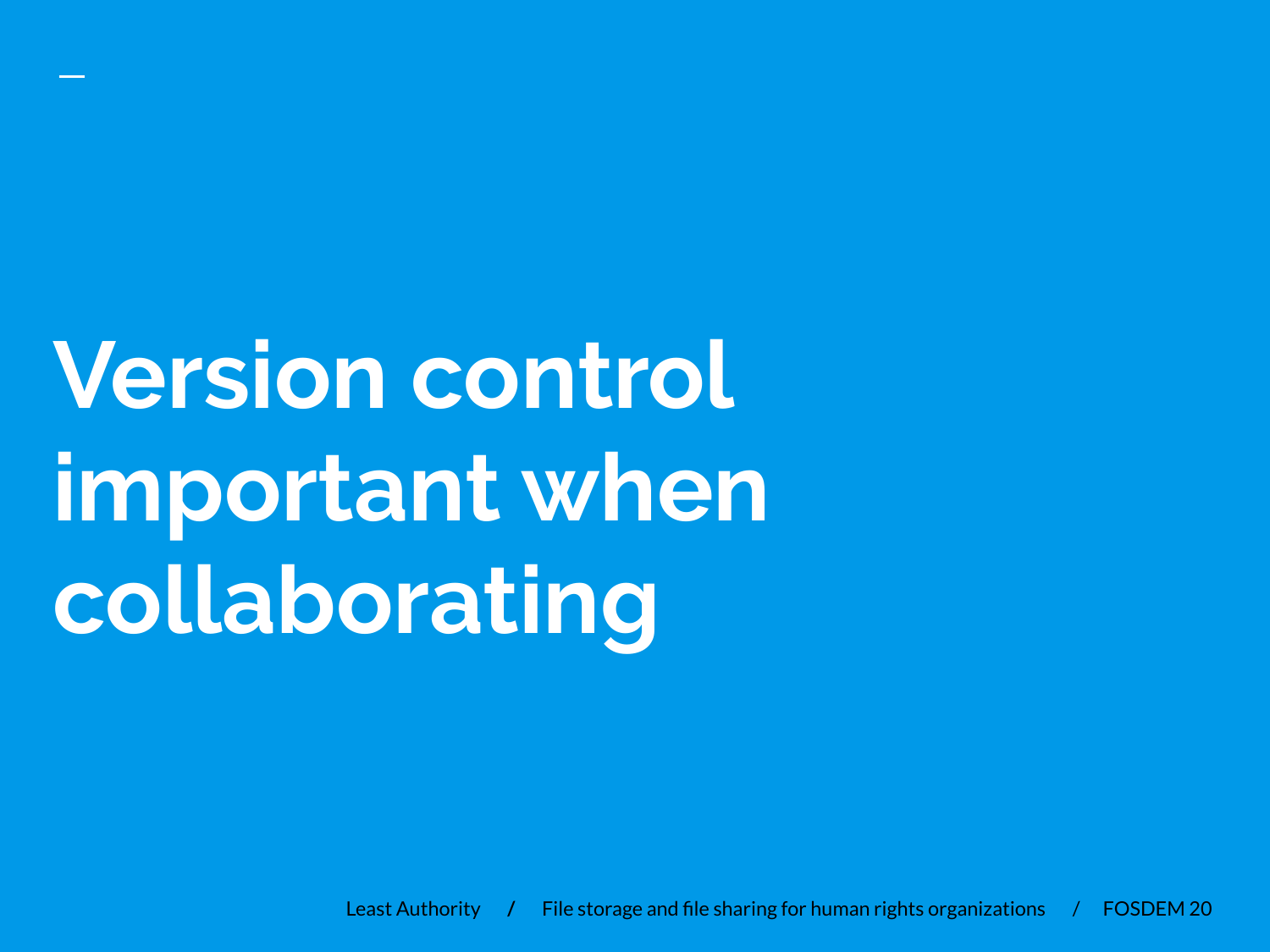### **Version control important when collaborating**

Four identified needs:

- Viewing/restoring **earlier versions**
- Viewing **tracked changes** (comparison mode)
- Viewing **when** changes were made
- Viewing **who** has made changes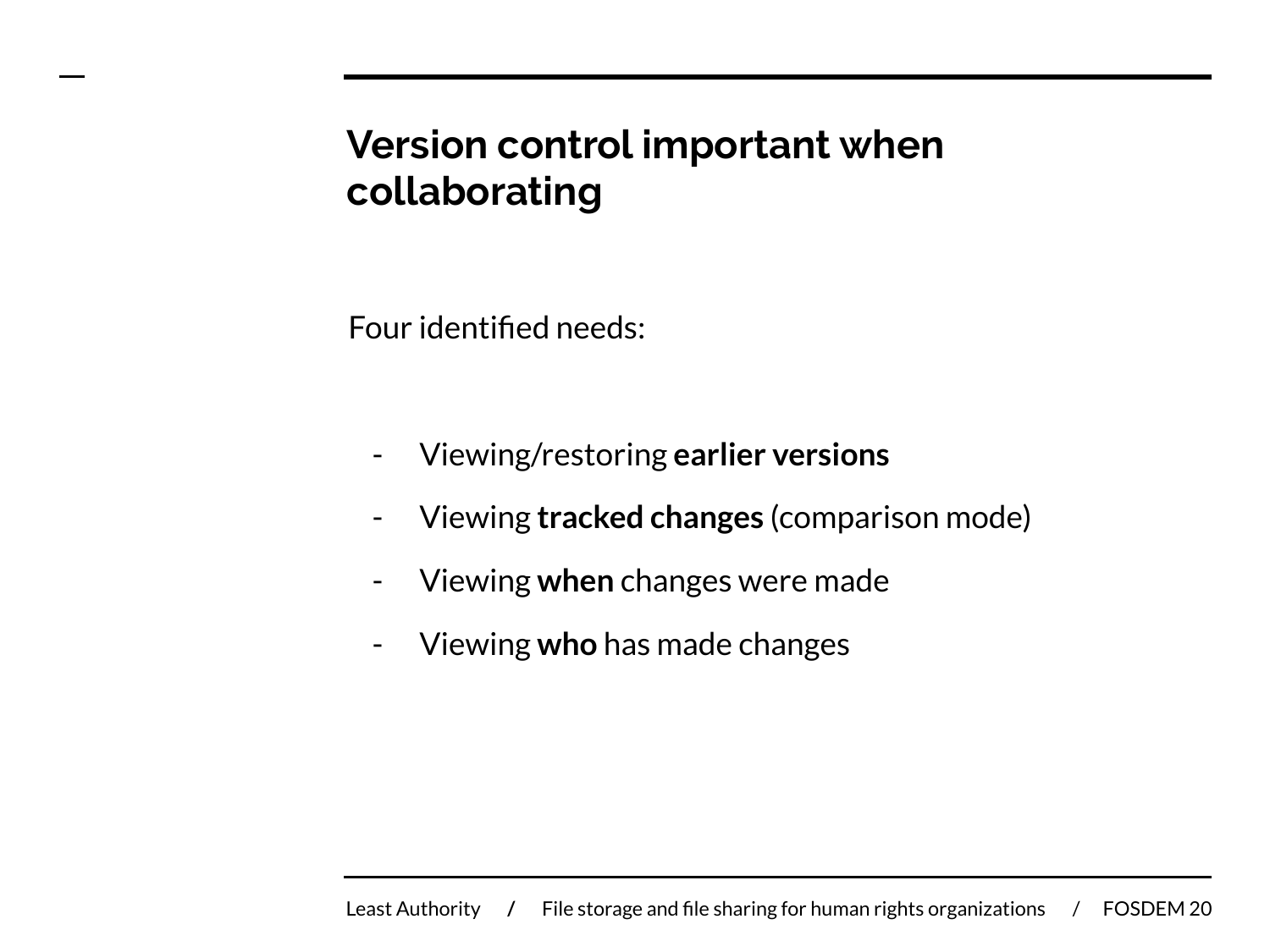## **Sharing usability in Gridsync**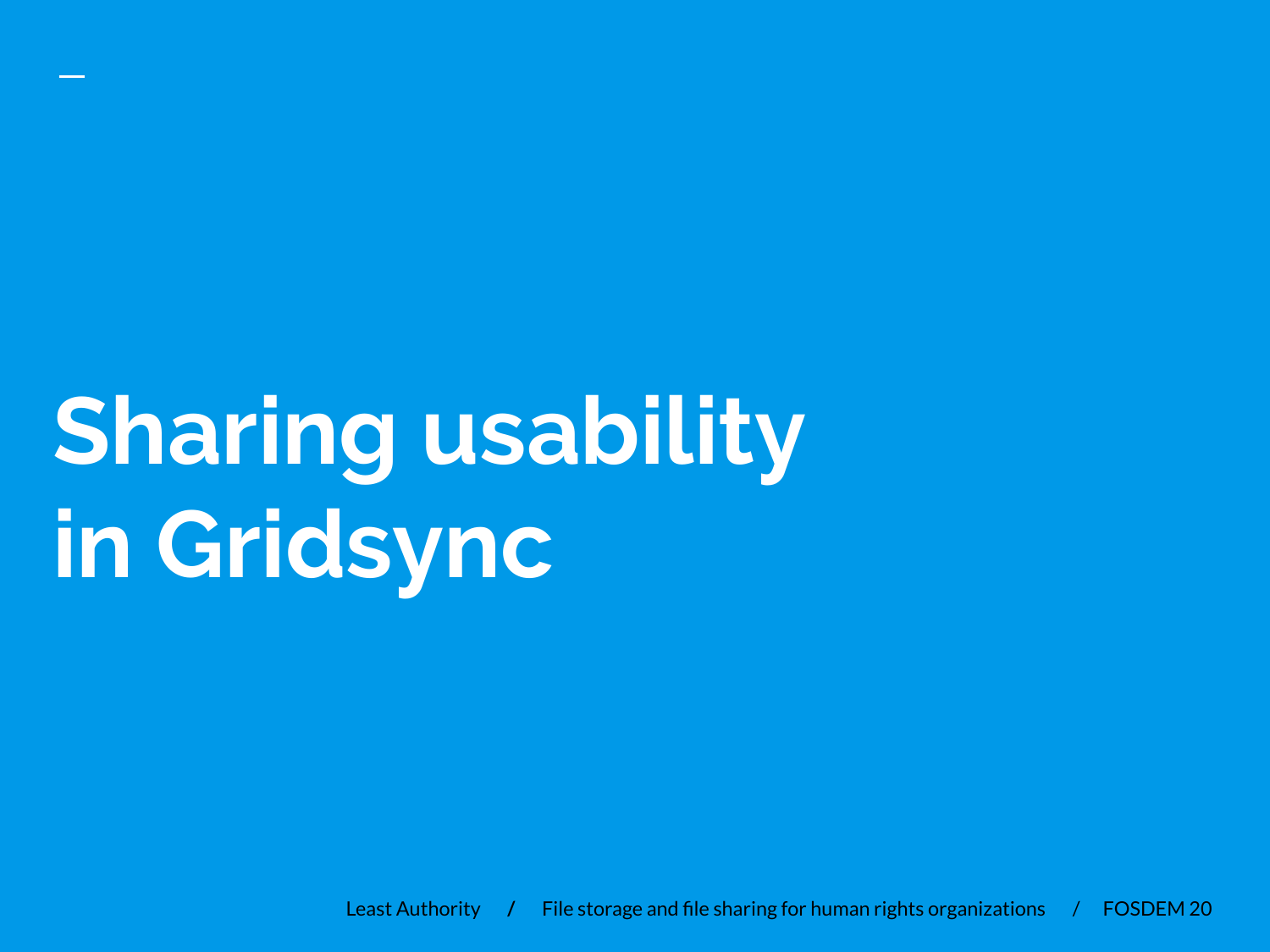| Add Folder | 侵<br>Invites | <mark>◆</mark> Demo Grid          |               | History            | Recovery  |
|------------|--------------|-----------------------------------|---------------|--------------------|-----------|
| Name       |              | <b>Status</b><br>$\checkmark$     | Last modified | Size               |           |
|            | RealCat      | Up to date                        |               | 0 Bytes            | $\bullet$ |
|            |              | Connected to 1 of 1 storage nodes |               | $\mathcal{D}$<br>V |           |

Sharing a folder in Gridsync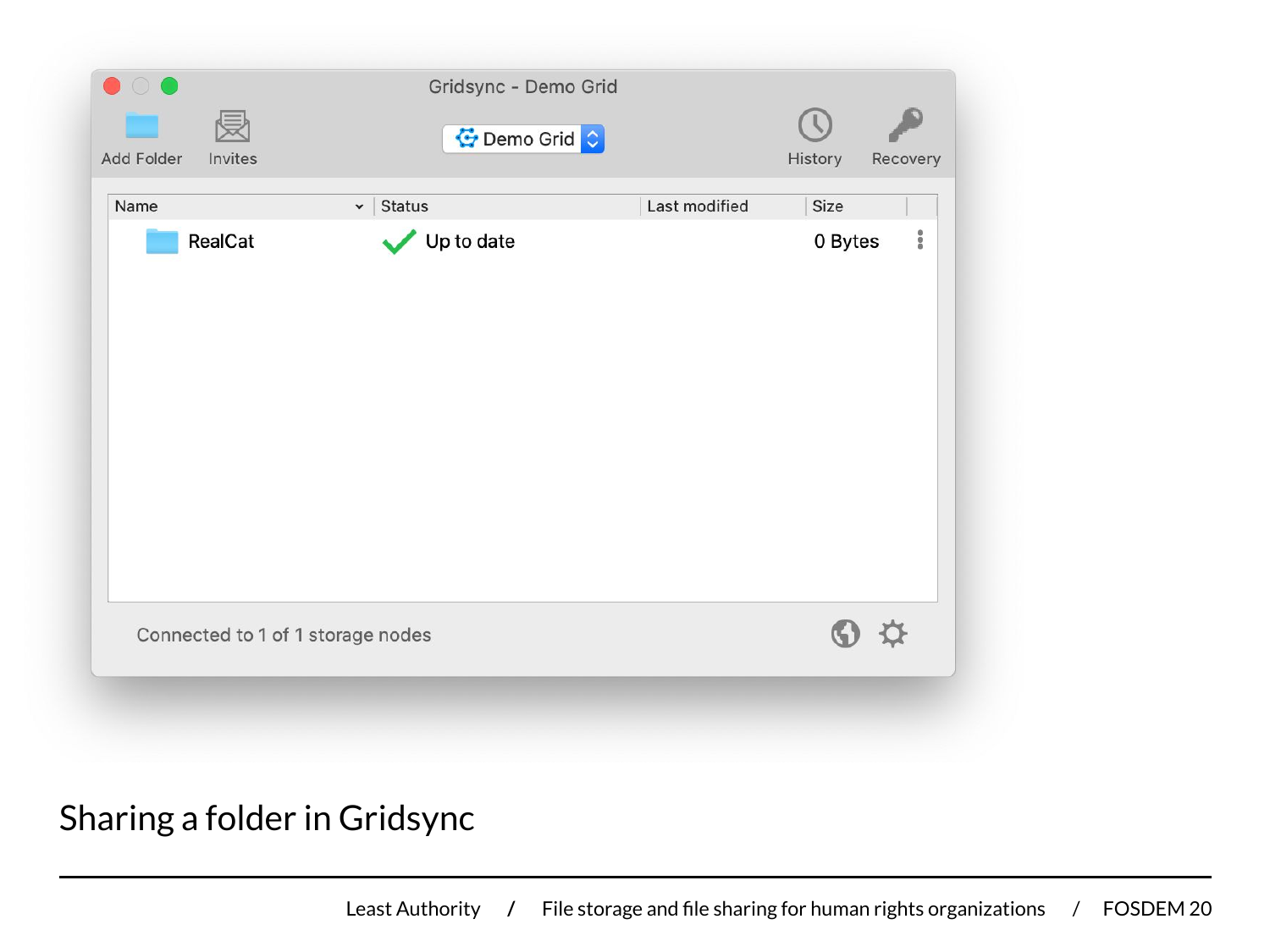## **Initiating sharing not so intuitive**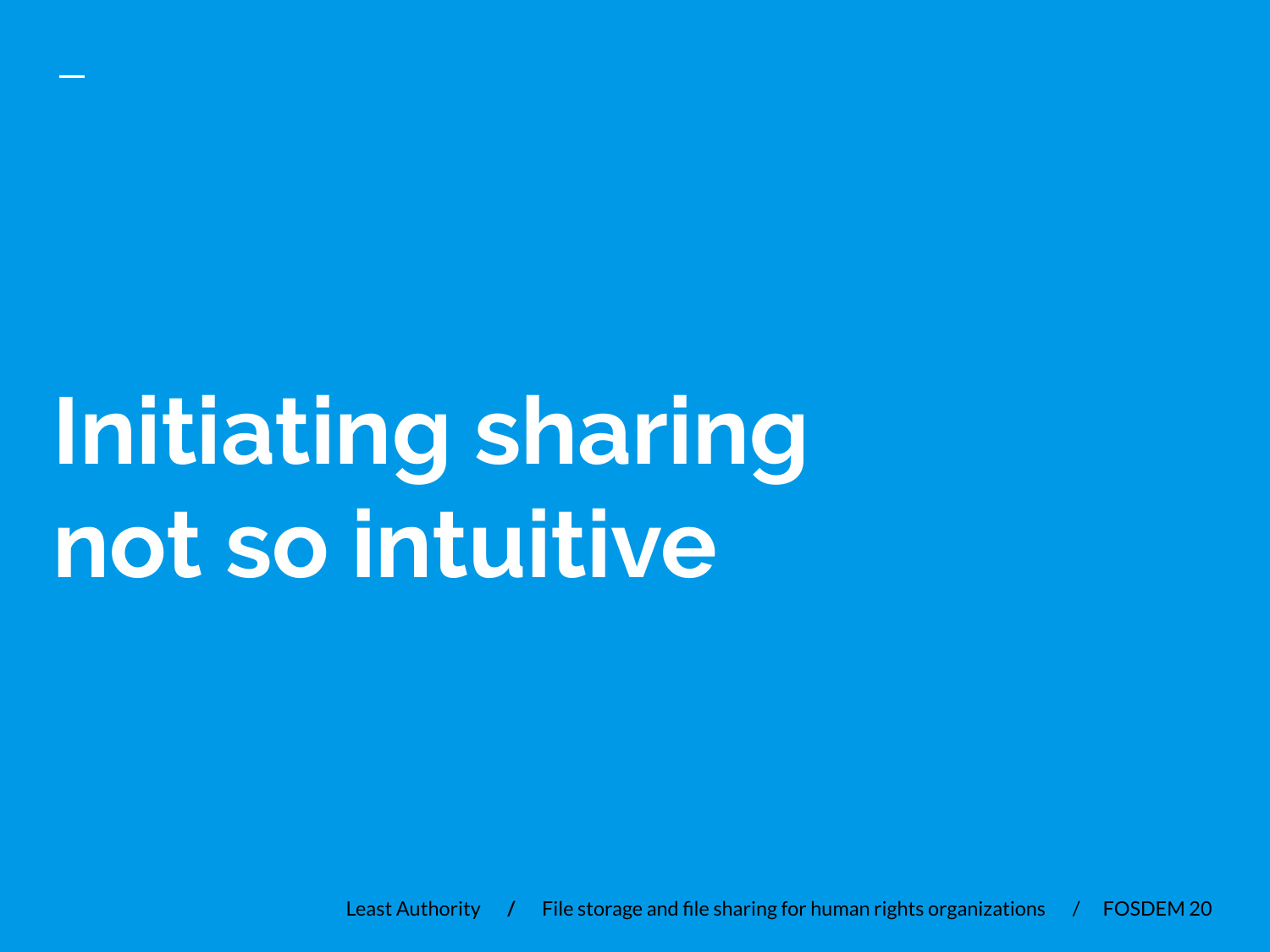| Enter Invite Code<br>Last modified<br>Name<br>Create Invite Code<br>Jp to date<br>Rogival | Size<br>$\frac{8}{9}$<br>0 Bytes |
|-------------------------------------------------------------------------------------------|----------------------------------|
|                                                                                           |                                  |
| Connected to 1 of 1 storage nodes                                                         |                                  |

### One of the ways to initiate a sharing action in Gridsync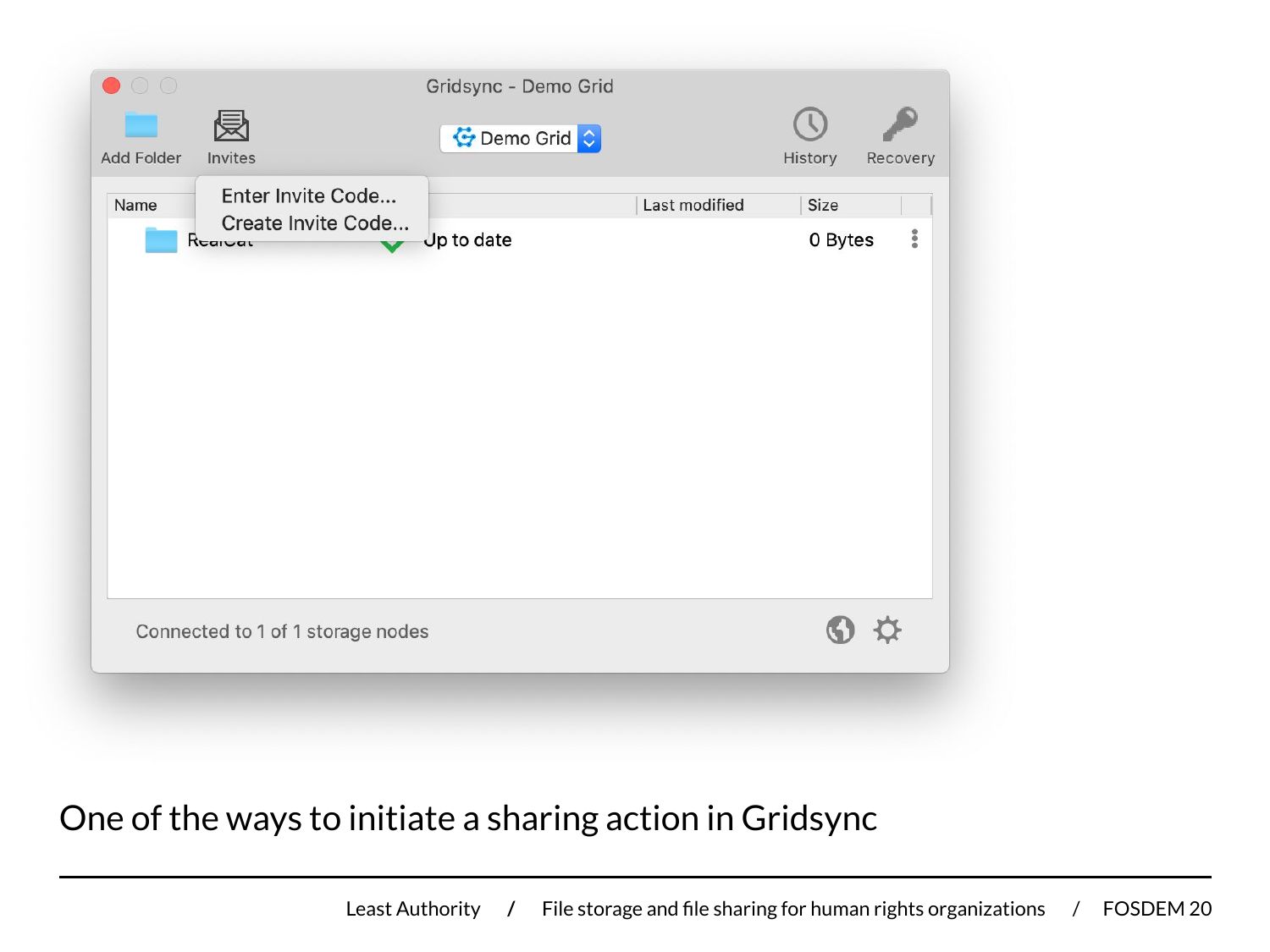

### Another way to initiate a sharing action in Gridsync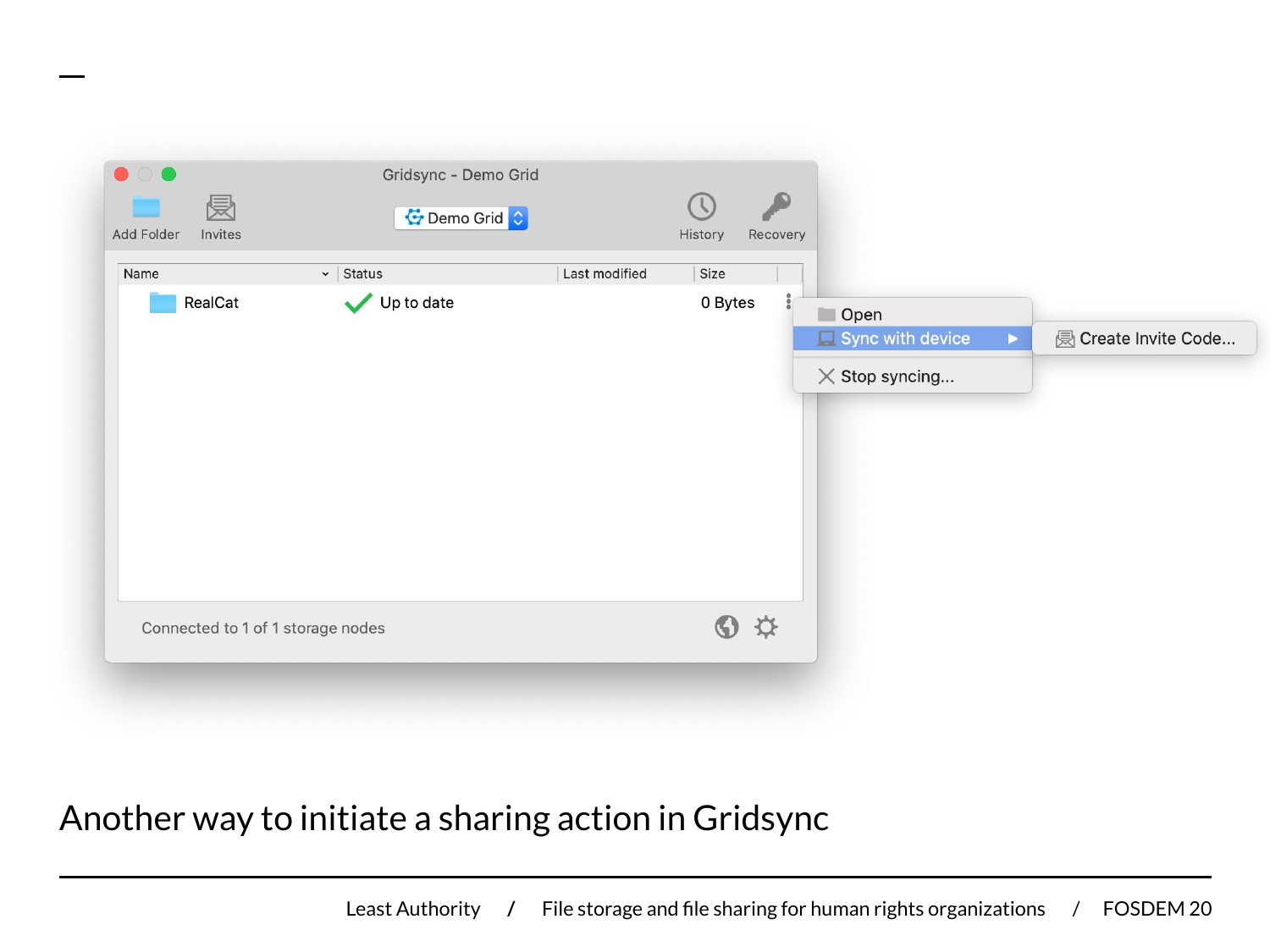## **People grasp well that sharing is bidirectional**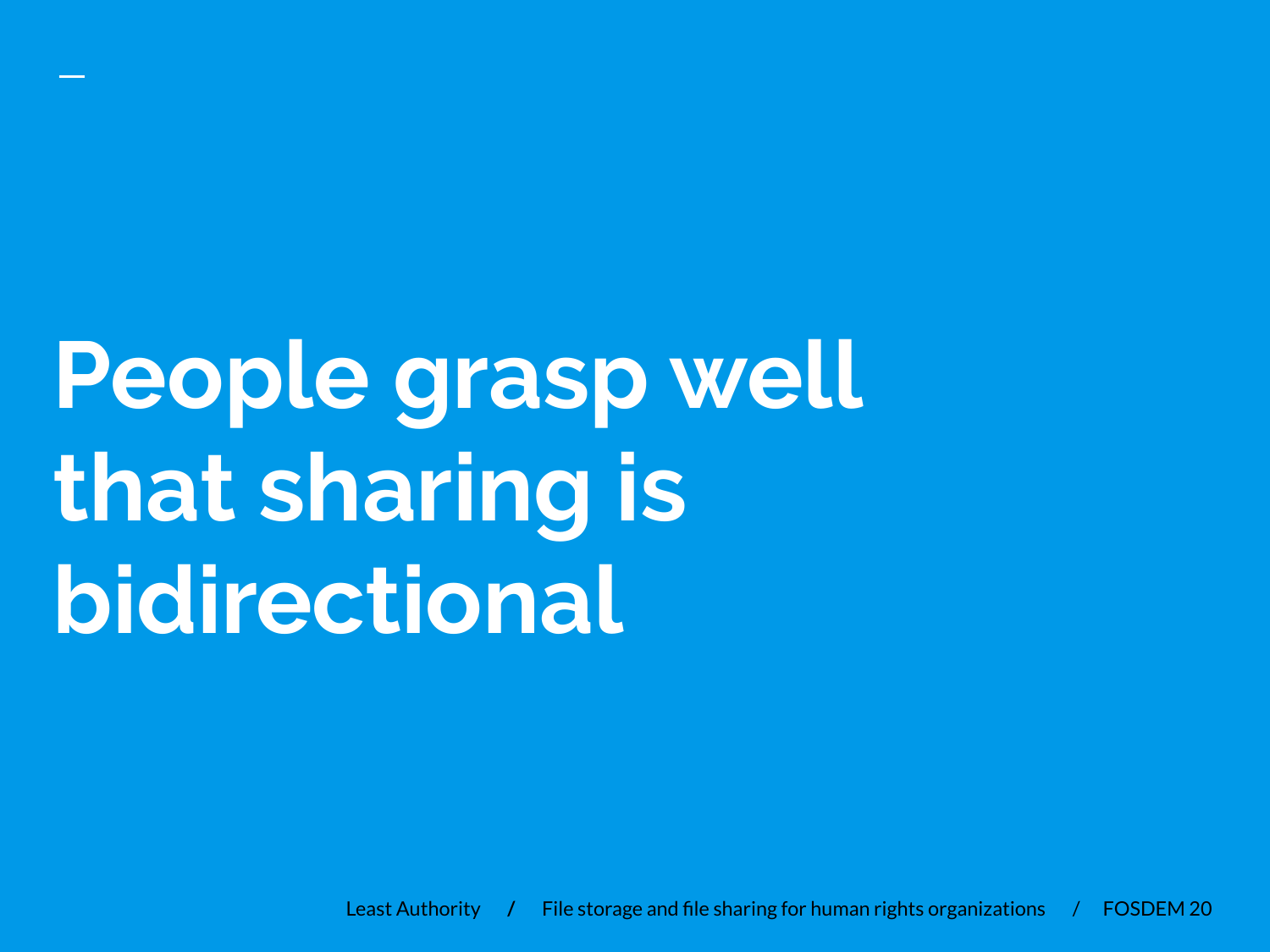### **Recommendations (incl.)**

- Version control:
	- Previous versions
	- When
	- Who (explore)
- Sharing workflow
	- User interface / copy to reflect user intent
	- More guidance
- More user testing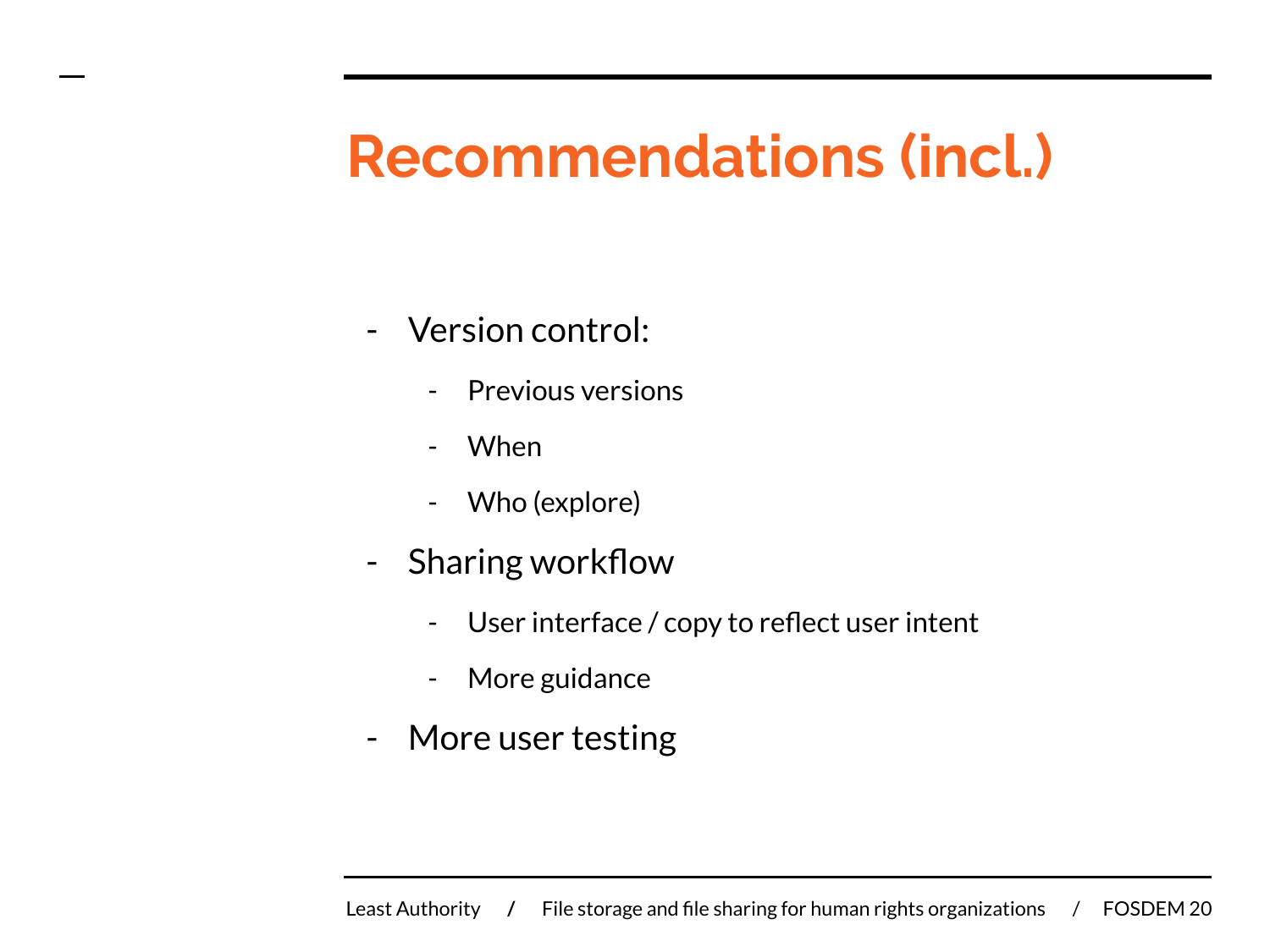## **Process lessons**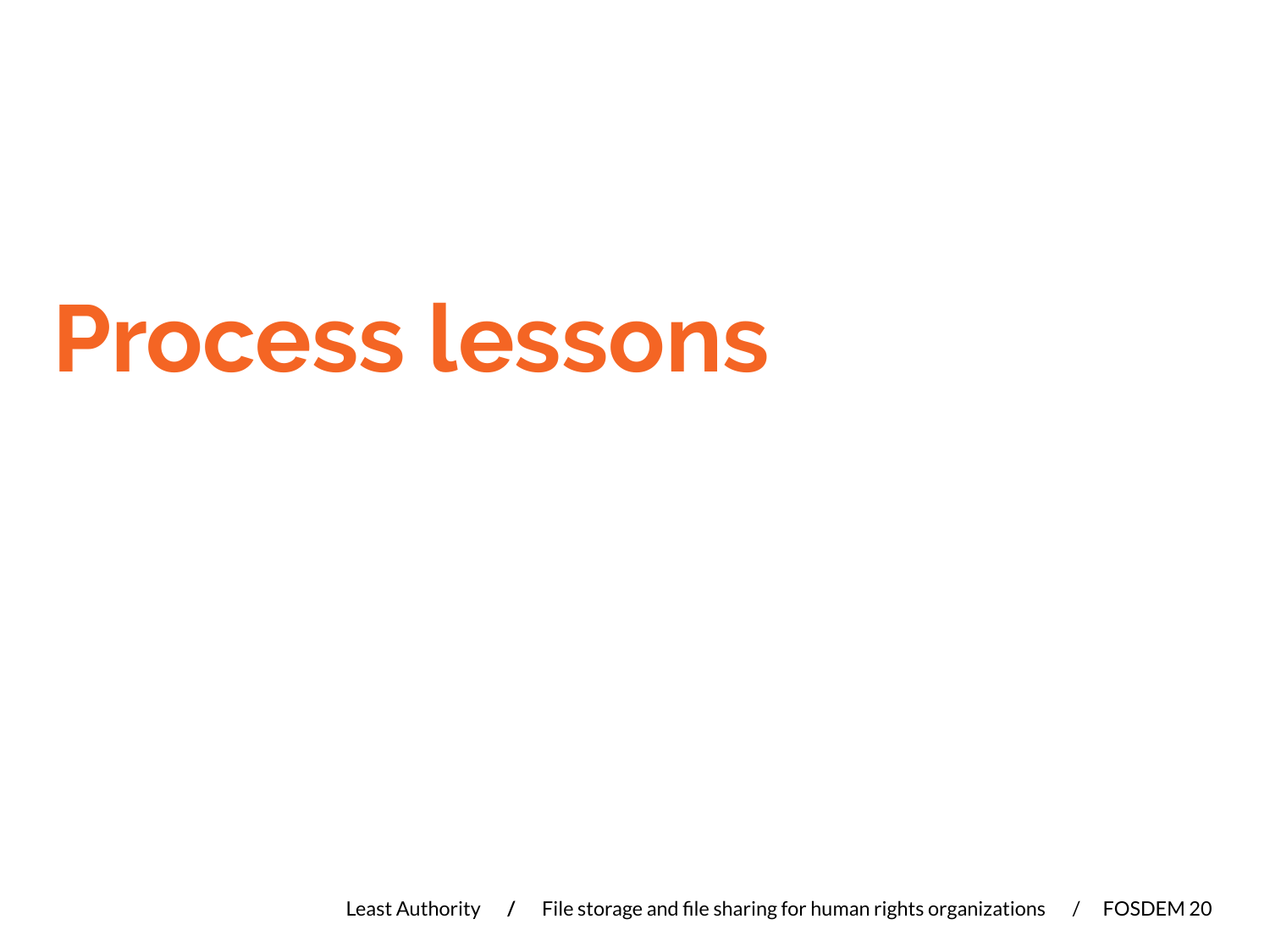**Allow ample time for strategic outreach to identify ideal partners.**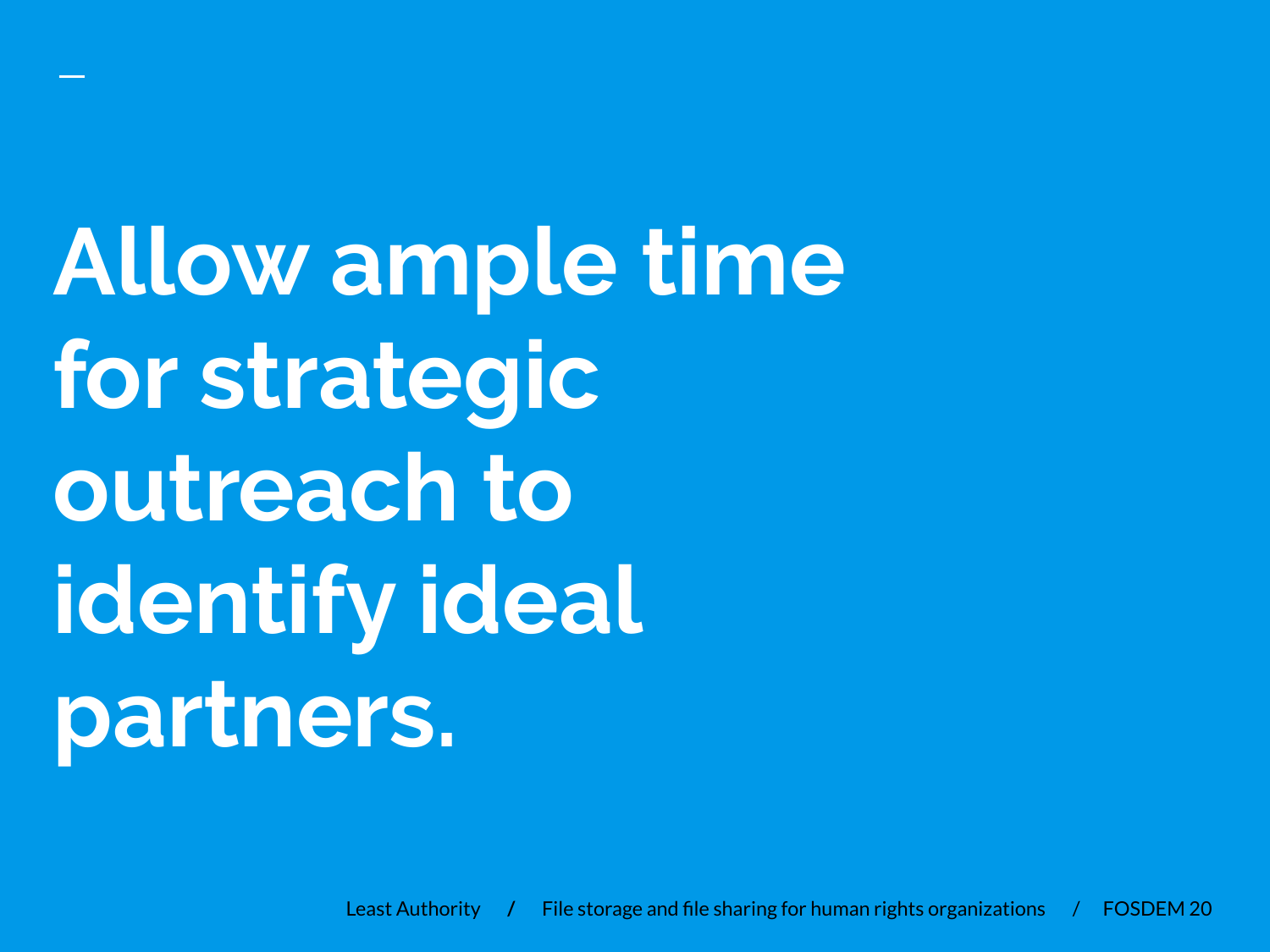# **Provide incentives that value partners' time and expertise.**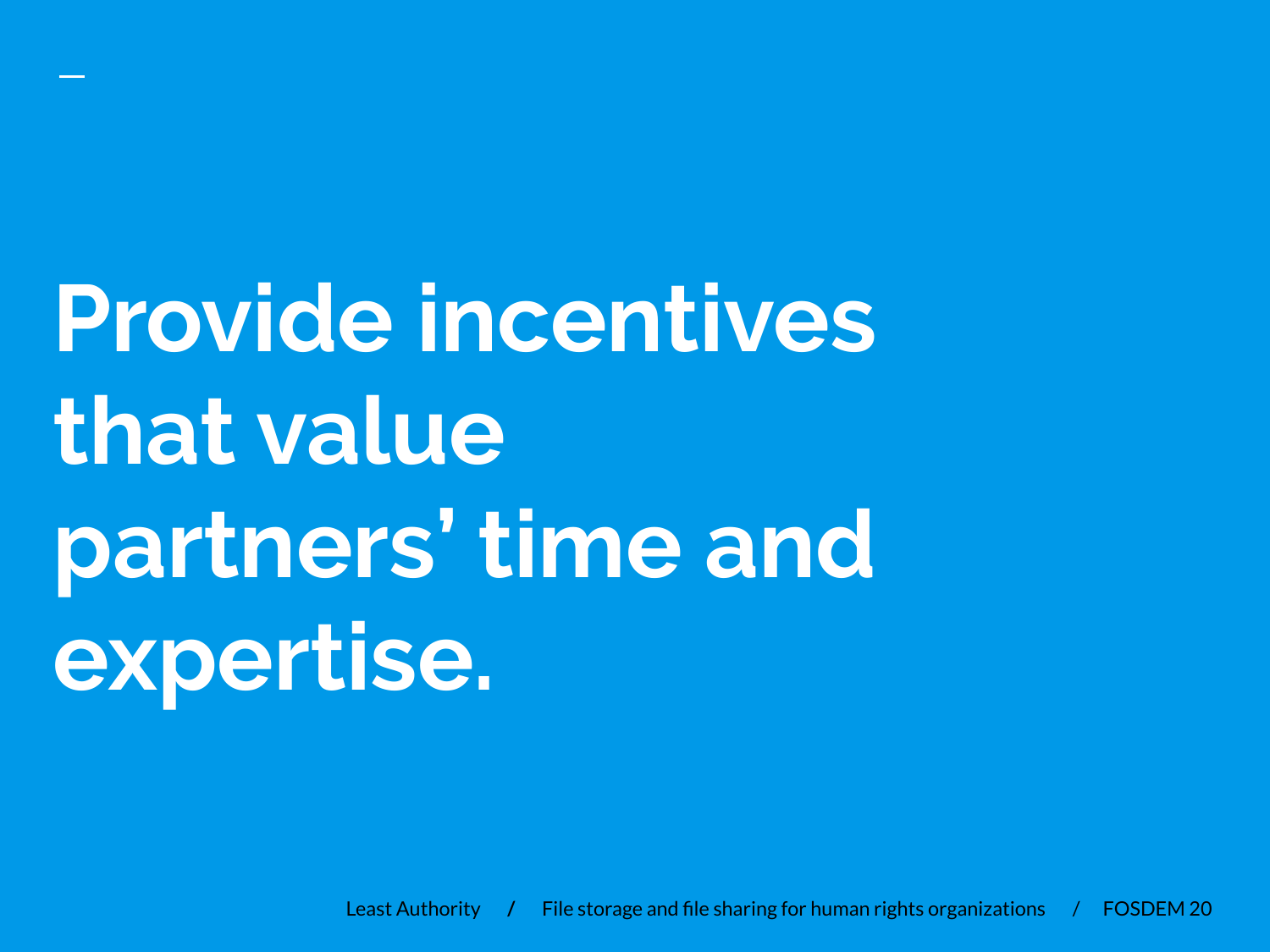## **Define clear expectations and commitment.**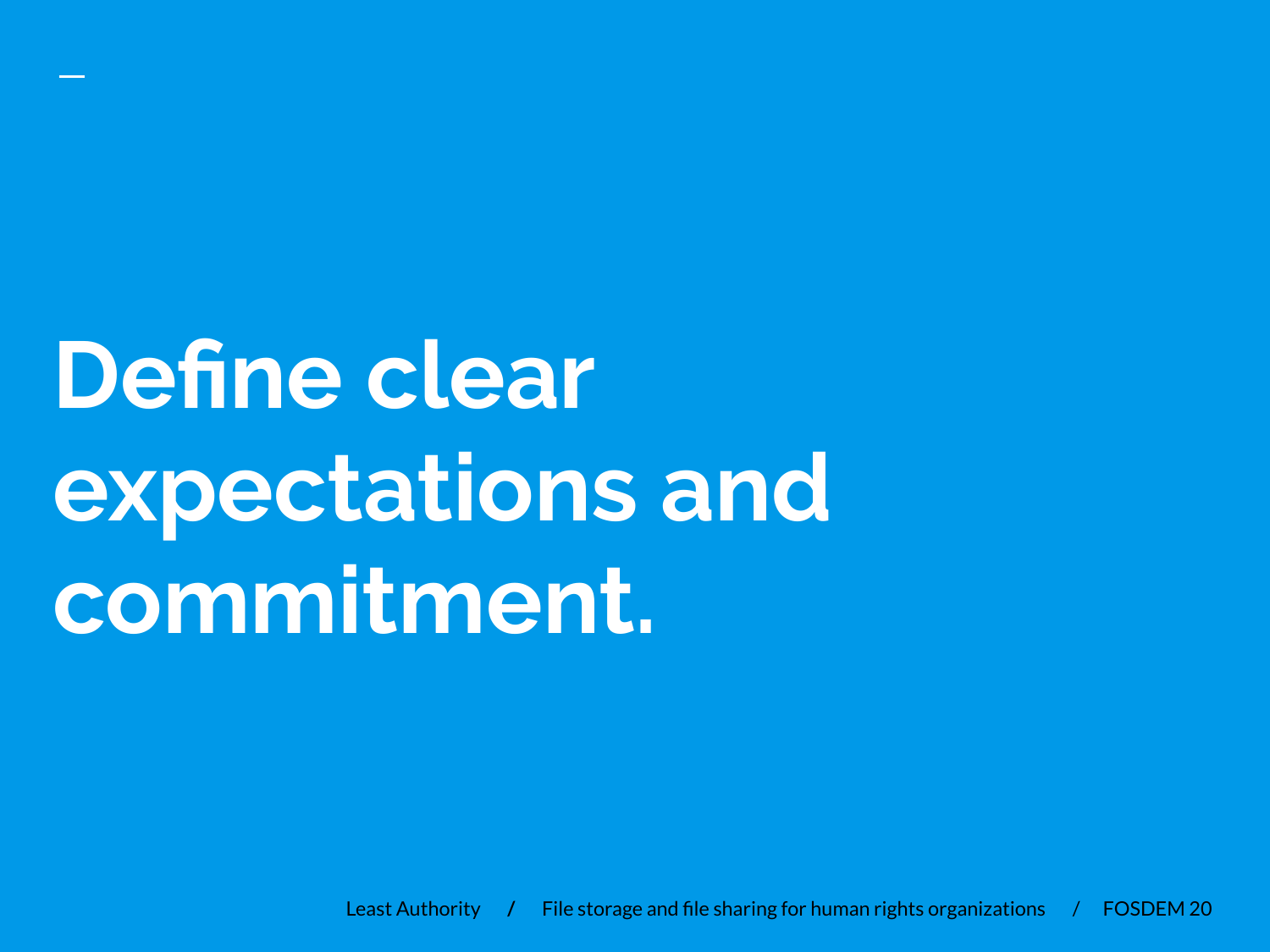**Low-bandwidth and other connectivity limitations**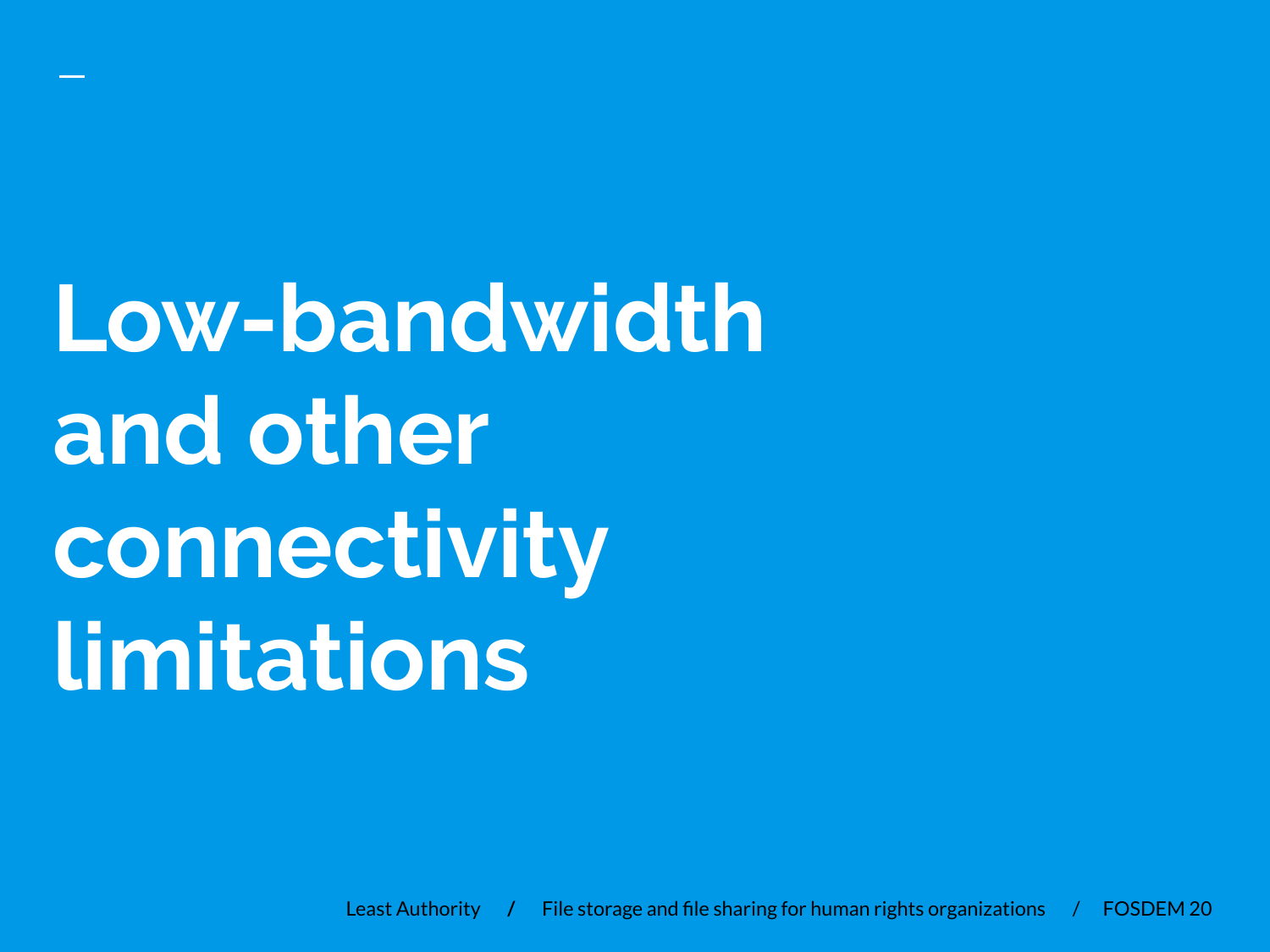**Respect privacy needs of organizations and individuals. Ask before making information public.**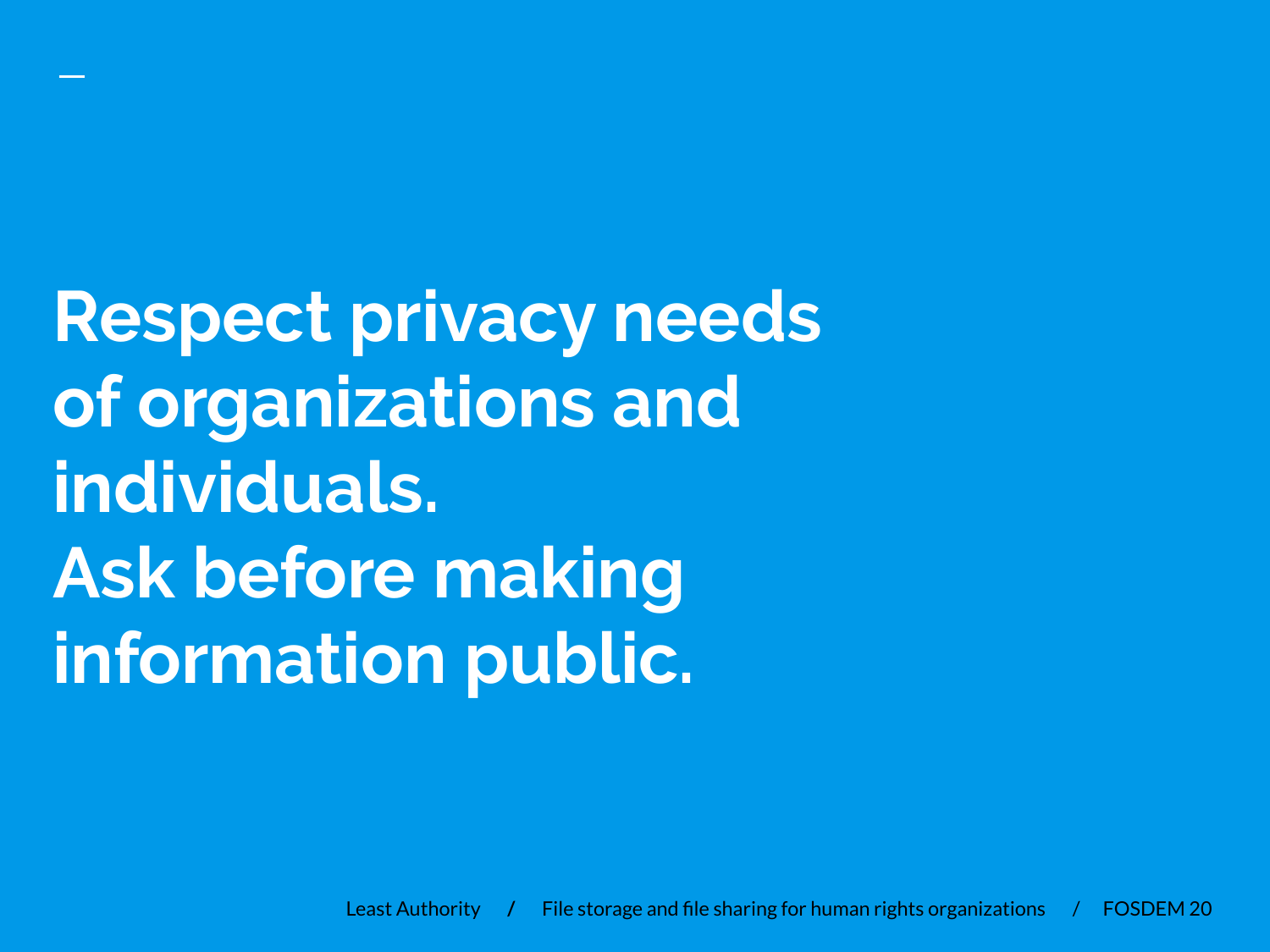## **Next steps**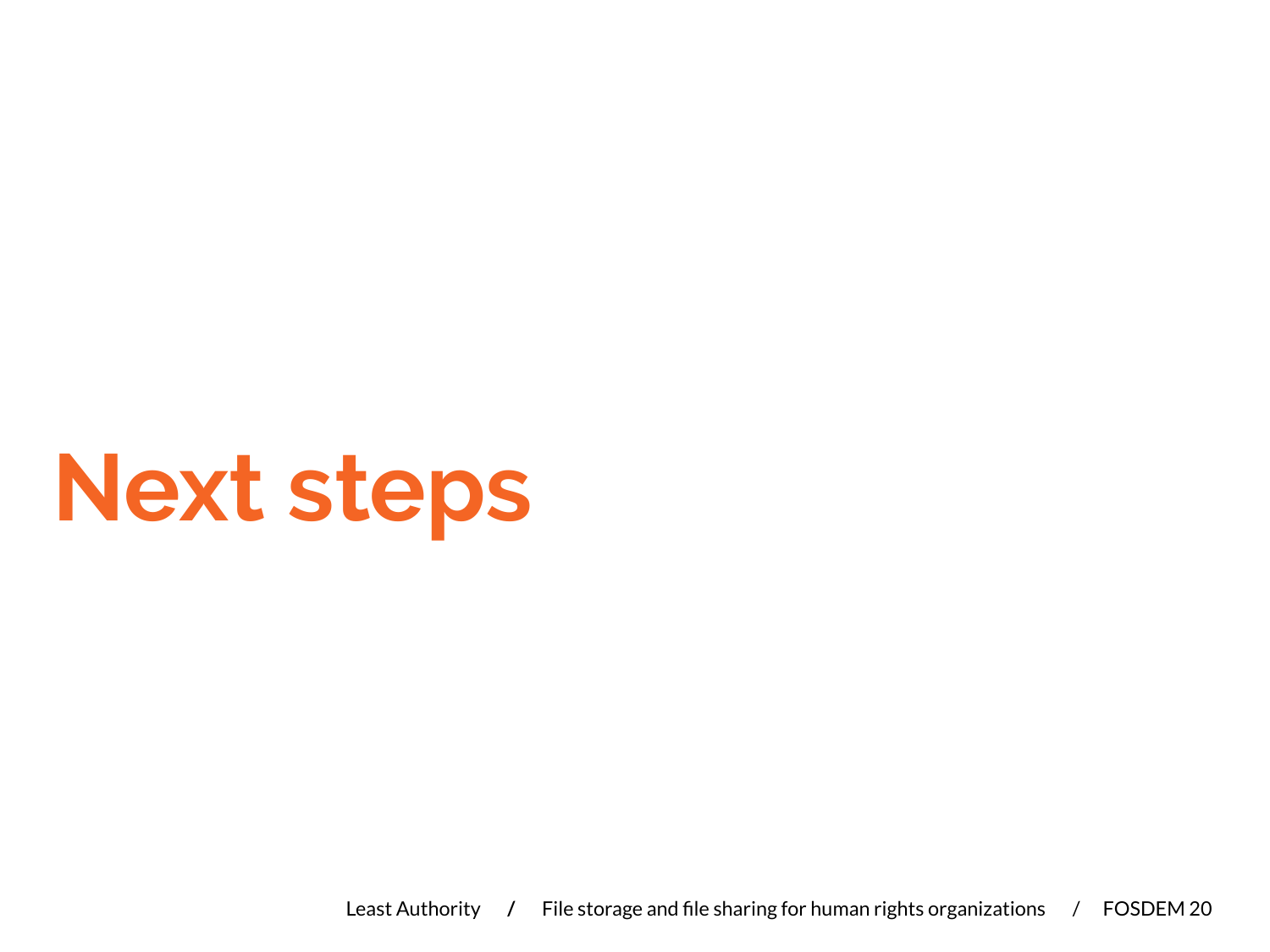### **More resources**

[Least Authority website](https://leastauthority.com)

[Blog post about this project](https://leastauthority.com/blog/secure-file-storage-tools-human-rights-defenders/)

[Tahoe-LAFS website](https://tahoe-lafs.org/trac/tahoe-lafs)

**[Gridsync](https://github.com/gridsync/gridsync) on Github** 

[Magic Folders](https://github.com/tahoe-lafs/tahoe-lafs/blob/master/docs/frontends/magic-folder.rst) on Github

[Magic Wormhole](https://github.com/warner/magic-wormhole) on Github